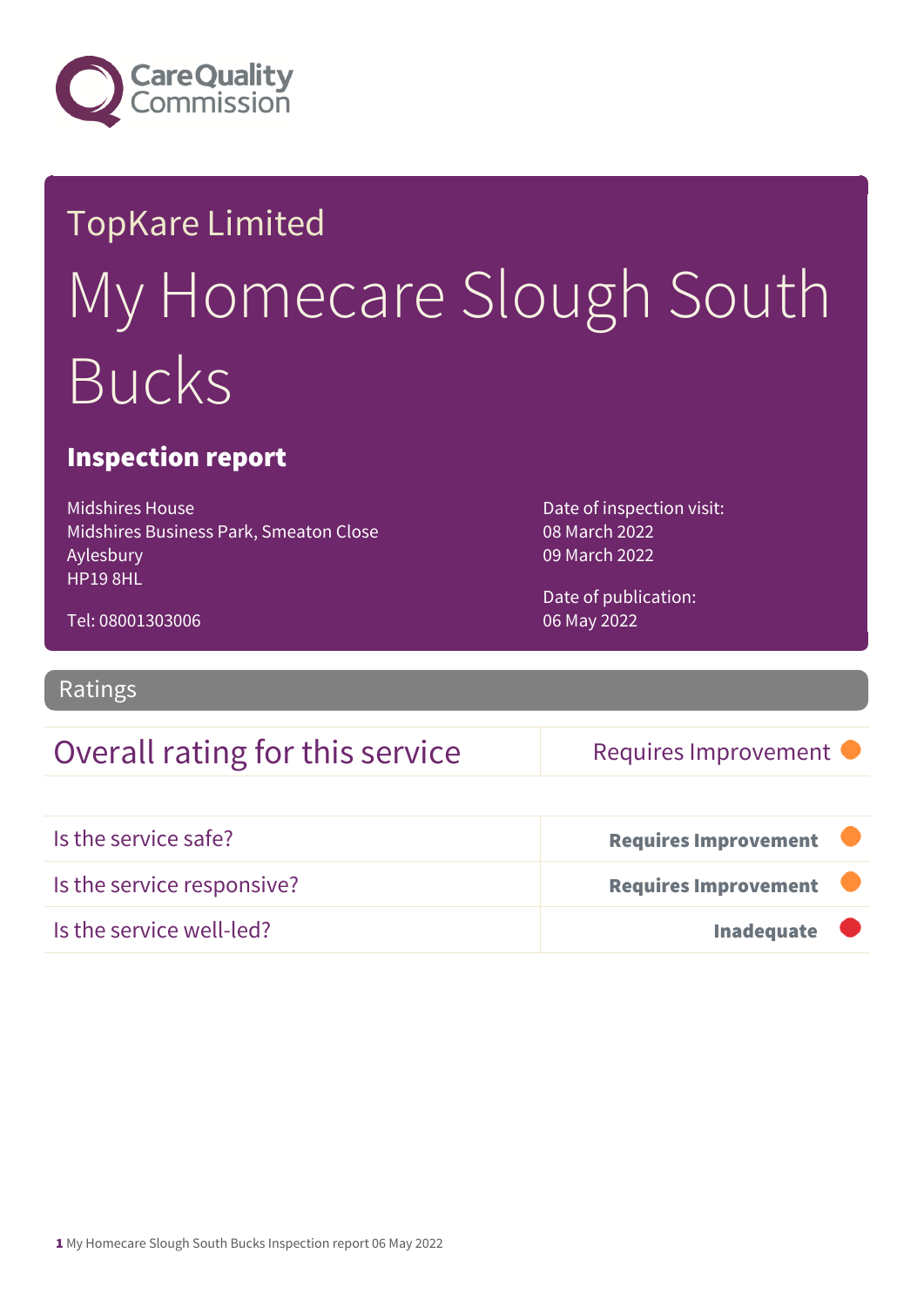## Summary of findings

### Overall summary

#### About the service

My Homecare Slough South Bucks is a service providing care and support to people in their own home. At the time of the inspection the service was supporting 72 people across Buckinghamshire, Oxfordshire and the Royal Borough of Windsor and Maidenhead. This included both younger adults, people with physical or sensory impairments, and older people. Some people were receiving live-in care.

CQC only inspects where people receive personal care. This is help with tasks related to personal hygiene and eating. Where they do we also consider any wider social care provided.

#### People's experience of using this service and what we found

We found risks to people using the service were not always clearly identified. We also identified concerns in relation to safeguarding people from abuse, the safe management of medicines, concerns regarding staff testing for COVID-19 and a lack of auditing in relation to accidents and incidents. Most people told us they felt safe. One person explained, "I feel totally safe with the girls [staff], they are all so kind to me, nothing is a trouble, they can be a bit late sometimes and the poor things they are always in a rush to get to the next person but I am not rushed."

People did not receive a rota to inform them of when and which staff were visiting. People's care was added to a "route", which the service aimed to assign regular staff. Some people told us they would like to receive a rota, and some people were not fully satisfied with staff timekeeping or their scheduled visit times. We have made a recommendation regarding staff deployment. We also received positive feedback, a relative commented, "I have no issues at all, the carers do what they are supposed to in a professional and very caring way. The carers can be a bit erratic with the times of the calls but it doesn't really impact on [person] as I am here all the time if he needs anything." Another relative advised, "They don't always stay the full time but [person] is never rushed and before the carers leave they always ask if we need anything else before they go."

Feedback was variable about whether care planning was responsive to people's needs. We have made a recommendation regarding person centred-care planning and meeting people's communication needs. However, we also found staff were knowledgeable about people they regularly supported. Staff provided detailed feedback about how they supported people to manage risks, how they followed people's preferred routines, and staff were aware of what was important to people, including people's cultural needs. We also received positive feedback in relation to the service's support for people receiving end of life care.

People were supported by a service that was not well managed or monitored. Audits were either not conducted, or not effective to assess, monitor and drive improvement in the quality and safety of people's support. We found concerns in relation to the service's management of complaints. We found records maintained were not always complete, accurate and kept up to date.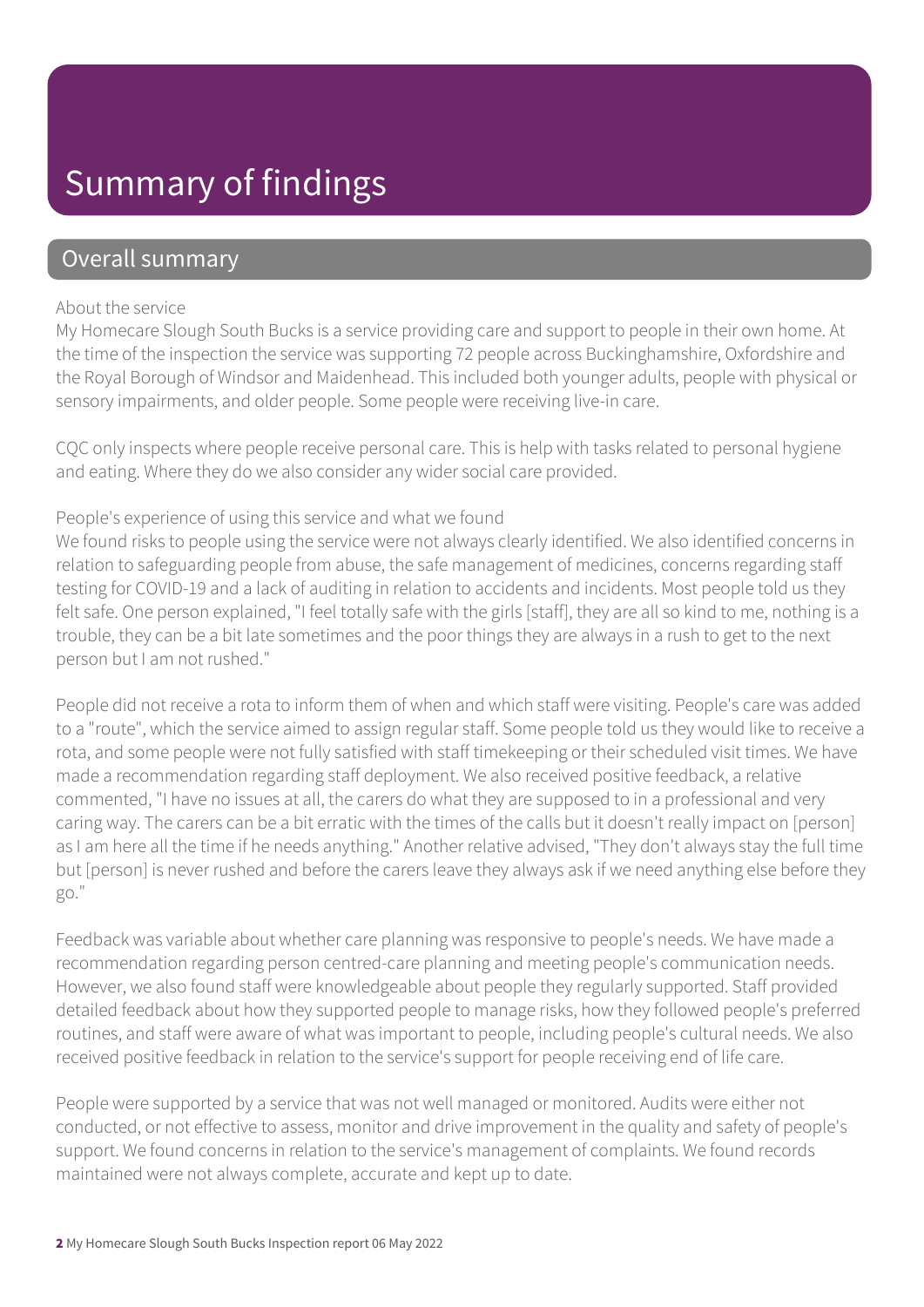For more details, please see the full report which is on the CQC website at www.cqc.org.uk.

Rating at last inspection

The last rating for this service was good (published 27 April 2019).

Why we inspected

We received concerns in relation to staff training and management of the service. As a result, we undertook a focused inspection to review the key questions of safe, responsive and well-led only.

For those key questions not inspected, we used the ratings awarded at the last inspection to calculate the overall rating.

The overall rating for the service has changed from Good to Requires Improvement based on the findings of this inspection.

You can see what action we have asked the provider to take at the end of this full report.

You can read the report from our last comprehensive inspection, by selecting the 'all reports' link for My Homecare Slough South Bucks on our website at www.cqc.org.uk.

#### Enforcement and Recommendations

We are mindful of the impact of the COVID-19 pandemic on our regulatory function. This meant we took account of the exceptional circumstances arising as a result of the COVID-19 pandemic when considering what enforcement action was necessary and proportionate to keep people safe as a result of this inspection. We will continue to monitor the service and will take further action if needed.

We have identified breaches at this inspection, in relation to safe care, safeguarding people from abuse or neglect, recruitment, complaints management, governance and in informing the Commission of incidents and information they are required to.

Please see the action we have told the provider to take at the end of this report.

Full information about CQC's regulatory response to the more serious concerns found during inspections is added to reports after any representations and appeals have been concluded.

#### Follow up

We will request an action plan from the provider to understand what they will do to improve the standards of quality and safety. We will work alongside the provider and local authority to monitor progress. We will continue to monitor information we receive about the service, which will help inform when we next inspect.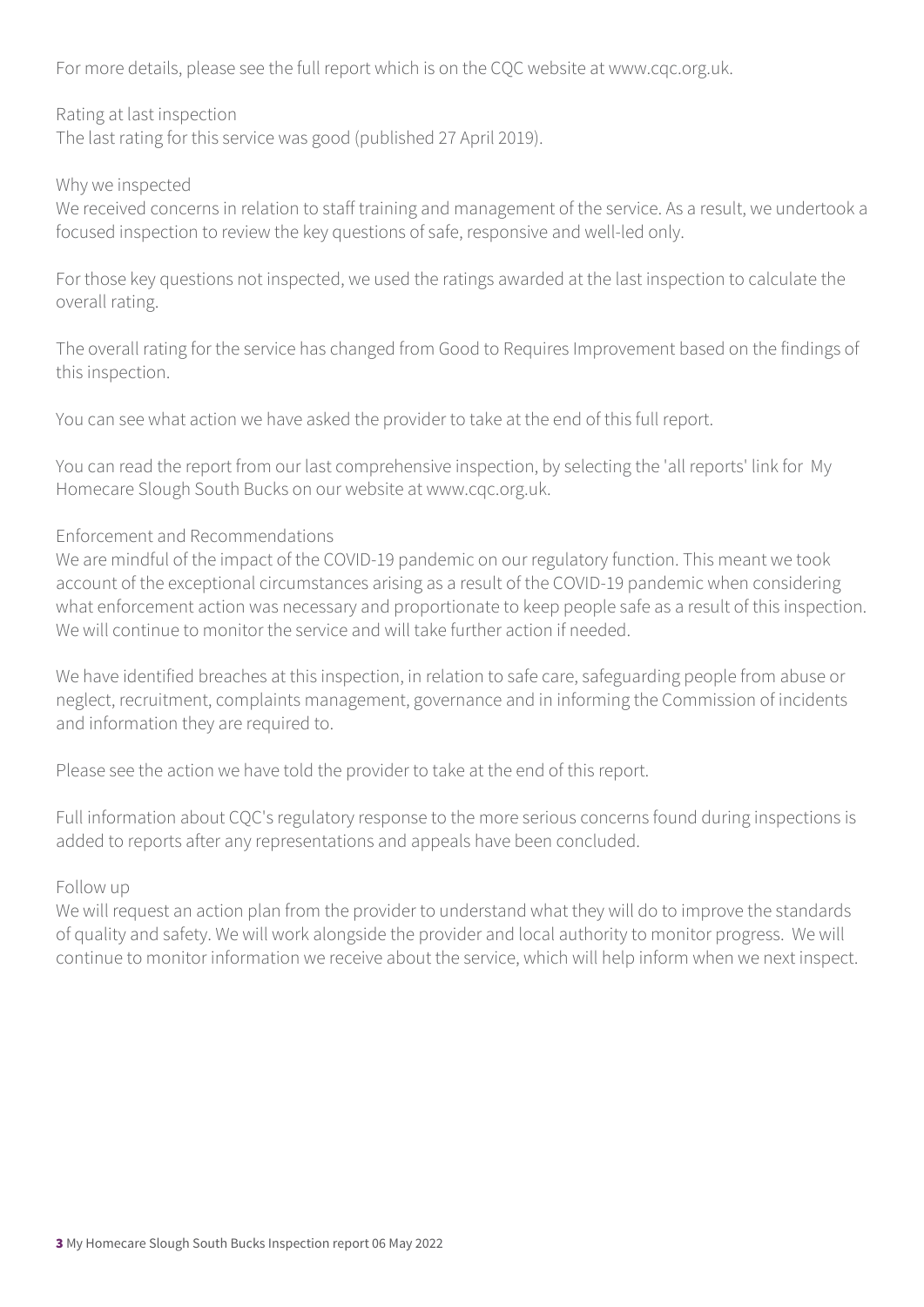### The five questions we ask about services and what we found

We always ask the following five questions of services.

| Is the service safe?                          | <b>Requires Improvement</b> |
|-----------------------------------------------|-----------------------------|
| The service was not always safe.              |                             |
| Details are in our safe findings below.       |                             |
| Is the service responsive?                    | <b>Requires Improvement</b> |
| The service was not always responsive.        |                             |
| Details are in our responsive findings below. |                             |
| Is the service well-led?                      | <b>Inadequate</b>           |
| The service was not always well-led.          |                             |
| Details are in our well-Led findings below.   |                             |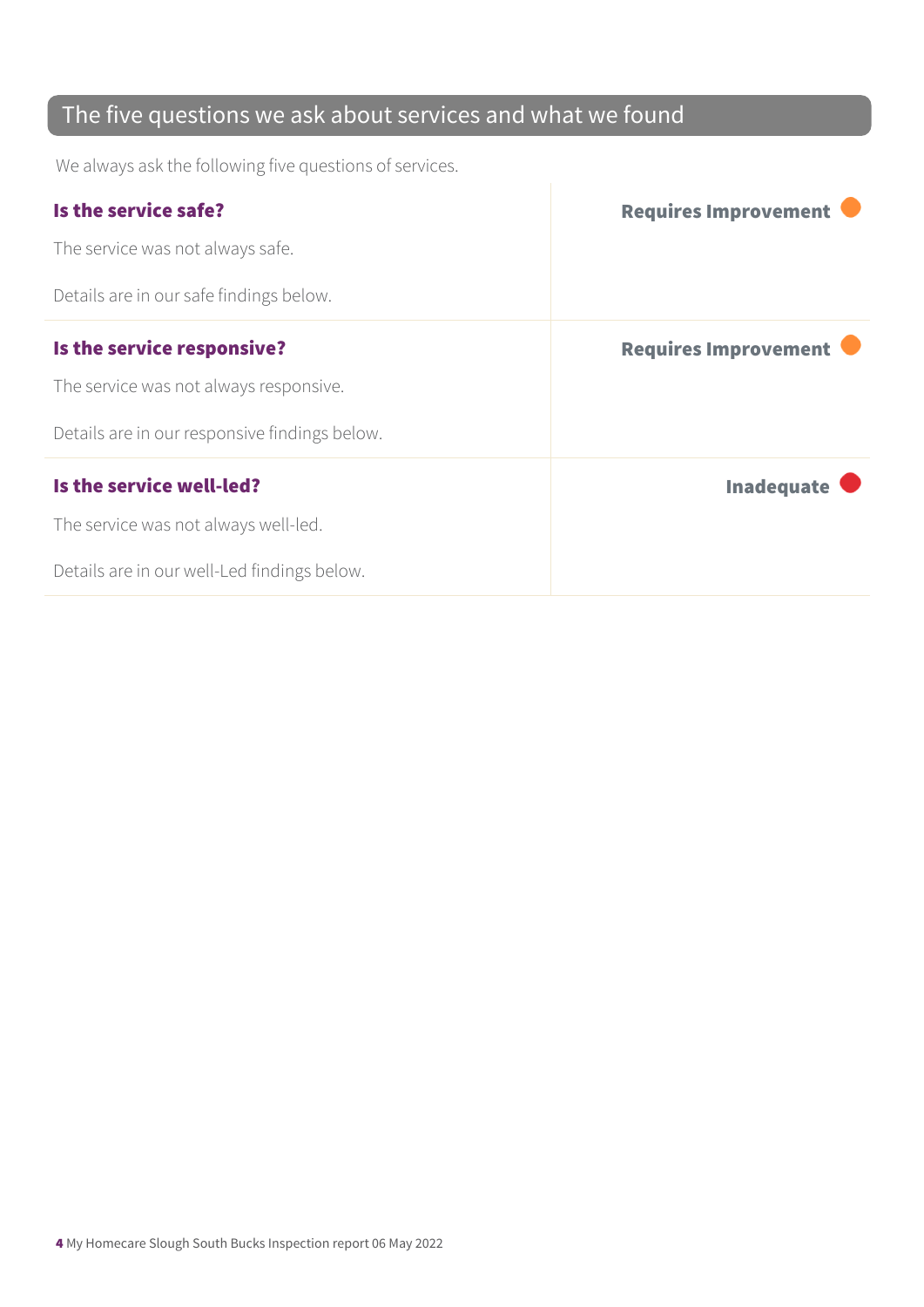

# My Homecare Slough South Bucks

Detailed findings

## Background to this inspection

The inspection

We carried out this inspection under Section 60 of the Health and Social Care Act 2008 (the Act) as part of our regulatory functions. We checked whether the provider was meeting the legal requirements and regulations associated with the Act. We looked at the overall quality of the service and provided a rating for the service under the Health and Social Care Act 2008.

Inspection team The inspection was carried out by two inspectors and three Experts by Experience.

An Expert by Experience is a person who has personal experience of using or caring for someone who uses this type of care service.

Service and service type

This service is a domiciliary care agency. It provides personal care to people living in their own houses and flats.

Registered Manager

This service is required to have a registered manager. A registered manager is a person who has registered with the Care Quality Commission to manage the service. This means that they and the provider are legally responsible for how the service is run and for the quality and safety of the care provided.

At the time of our inspection there was a registered manager in post.

Notice of inspection This inspection was unannounced.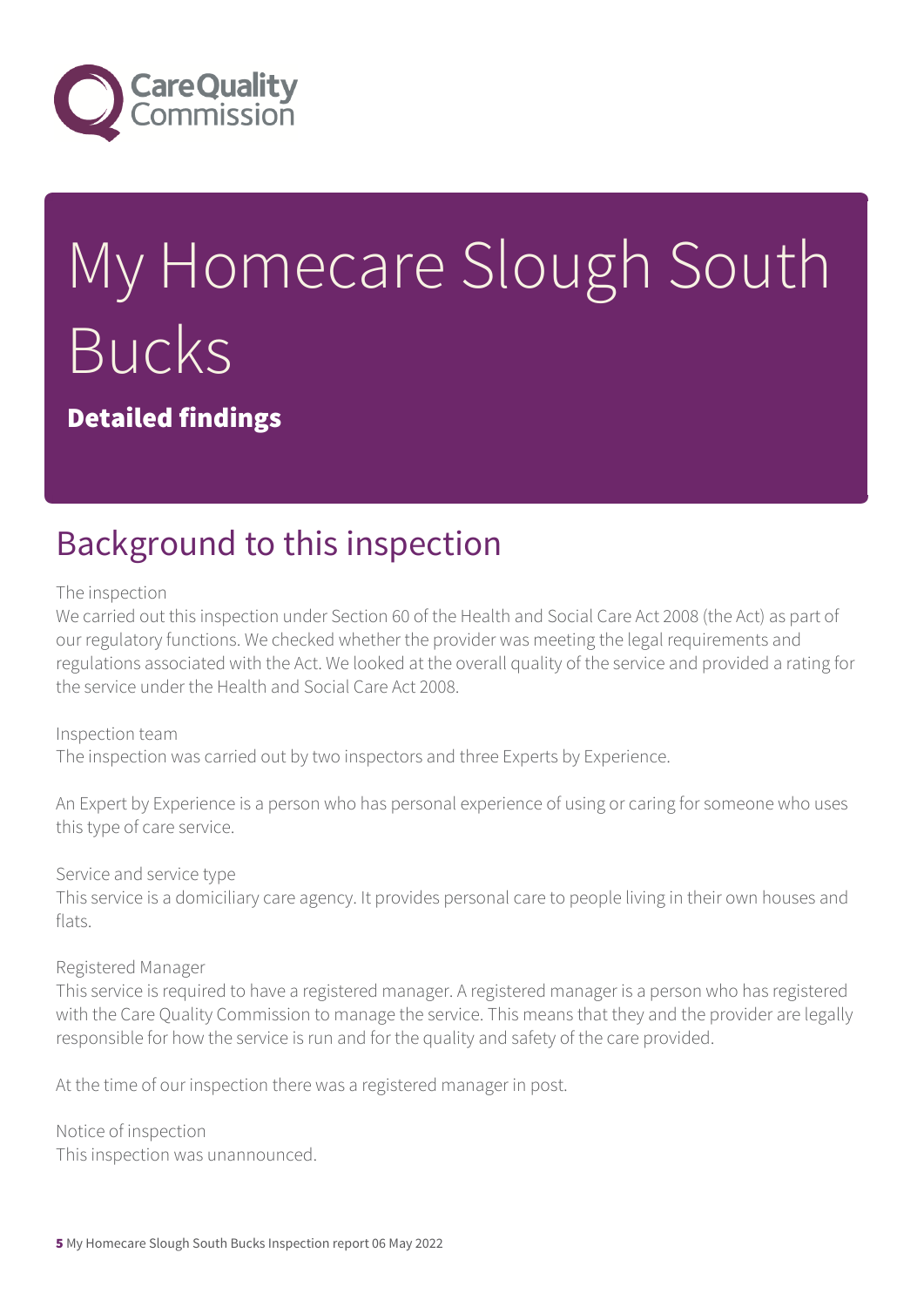Inspection activity started on 8 March 2022 and ended on 31 March 2022. We visited the location's office on 8 March 2022 and 9 March 2022.

#### What we did before the inspection

We reviewed information we had received about the service since it was last inspected on 20 March 2019. We also sought feedback from the local authority, including local safeguarding teams, in the counties the service operated within.

We used the information the provider sent us in the provider information return (PIR). This is information providers are required to send us annually with key information about their service, what they do well, and improvements they plan to make.

We used all this information to plan our inspection.

#### During the inspection

During the inspection we spoke with nine people using the service and 22 family members. We spoke with 14 members of staff, including the registered manager, the field care manager, the field care supervisor, the care coordinator, two regular agency care workers, three route leaders (senior carers), two senior care assistants and two care assistants. We also spoke with the nominated individual, who is responsible for supervising the management of the service on behalf of the provider.

We reviewed a range of records. This included eight people's care and support plans, as well as people's medicines records where they received support with this task. We looked at seven staff files in relation to recruitment, training and supervision. We reviewed a variety of records relating to management of the service including policies and procedures, accident and incident records, safeguarding records, minutes of senior management meetings, compliments and complaints and audits of the service.

#### After the inspection

We continued to review records shared electronically and continued to seek clarification from the provider to validate evidence found. We sought feedback from professionals and received a response from four professionals, which included three commissioning agencies. We also received email feedback from four additional members of staff.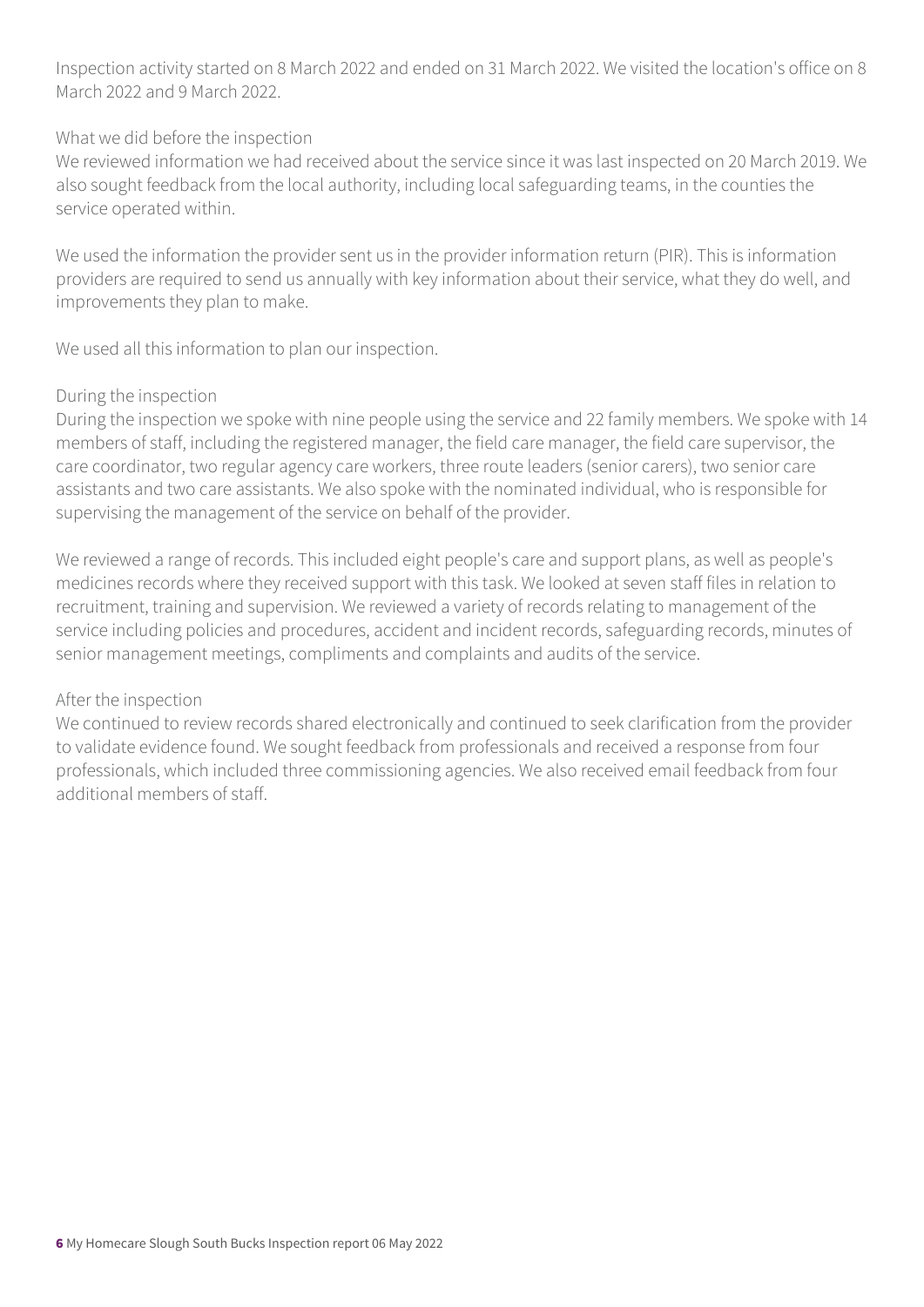### Is the service safe?

# Our findings

Safe – this means we looked for evidence that people were protected from abuse and avoidable harm.

At our last inspection we rated this key question Good. At this inspection the rating has changed to Requires improvement. This meant some aspects of the service were not always safe and there was limited assurance about safety. There was an increased risk that people could be harmed.

Systems and processes to safeguard people from the risk of abuse; Learning lessons when things go wrong ● The provider's safeguarding policy stated, "Managers…responsible for safeguarding are required to receive Specialist Safeguarding Training (Level 4)." The registered manager evidenced they had attained a level 3 health and social care qualification in 2012, meaning their training pre-dated the Care Act 2014, which updated safeguarding best practice. This meant we could not be assured the registered manager had undertaken safeguarding training appropriate for their management role.

● All staff were required to undertake safeguarding training in relation to adults and children. We looked at seven staff files and found six staff members' safeguarding training were up to date. We noted two out of the six staff members had completed safeguarding adults training only. The registered manager failed to show us how staff members' knowledge about safeguarding had been checked and assessed.

● Records showed local authorities had required the service to undertake internal safeguarding investigations in response to concerns. We reviewed examples and found the service had failed to keep robust records of their process of investigation, instead summarising their findings into a report. This meant we could not evidence appropriate actions had been taken to fully investigate concerns.

● Safeguarding records were disorganised, with some records kept in a paper folder, and other reports were stored within emails. This meant the provider would have been unable to carry out effective audits to identify any trends or themes. During and after our inspection we requested information in relation to several safeguarding concerns but did not receive all the information we required.

● At the time of our inspection the service provided care and support in three local authority areas. The service's safeguarding and whistleblowing policies did not include contact information for all safeguarding teams for areas in which the service operated. This meant staff referring to the policies lacked relevant information to help them direct their concerns to the correct local authority.

● Records did not demonstrate how the registered manager had analysed information to form a judgement. A safeguarding report dated September 2021 indicated the service had accepted the account given by staff, reporting, "The same carers have been hoisting [person], and they have been carers for years with a lot of experience. So, the carers would have reported the incidence as it happened." The local authority later substantiated the concerns in relation to incorrect staff manual handling. A spot check at the person's home in October 2021 observed staff required prompting to use a moving and handling aid appropriately. This meant we could not be assured a full and robust internal investigation had been carried out.

• We were not assured the provider would always take appropriate action to protect people from harm, when they were alerted of allegations of abuse. A safeguarding log in January 2020 documented a visiting professional had observed two staff members using equipment to assist a person to move and did not consider staff had carried out this task safely. The provider's response was to advise staff on the correct use of the equipment and to update the person's care plan. We requested certificates of manual handling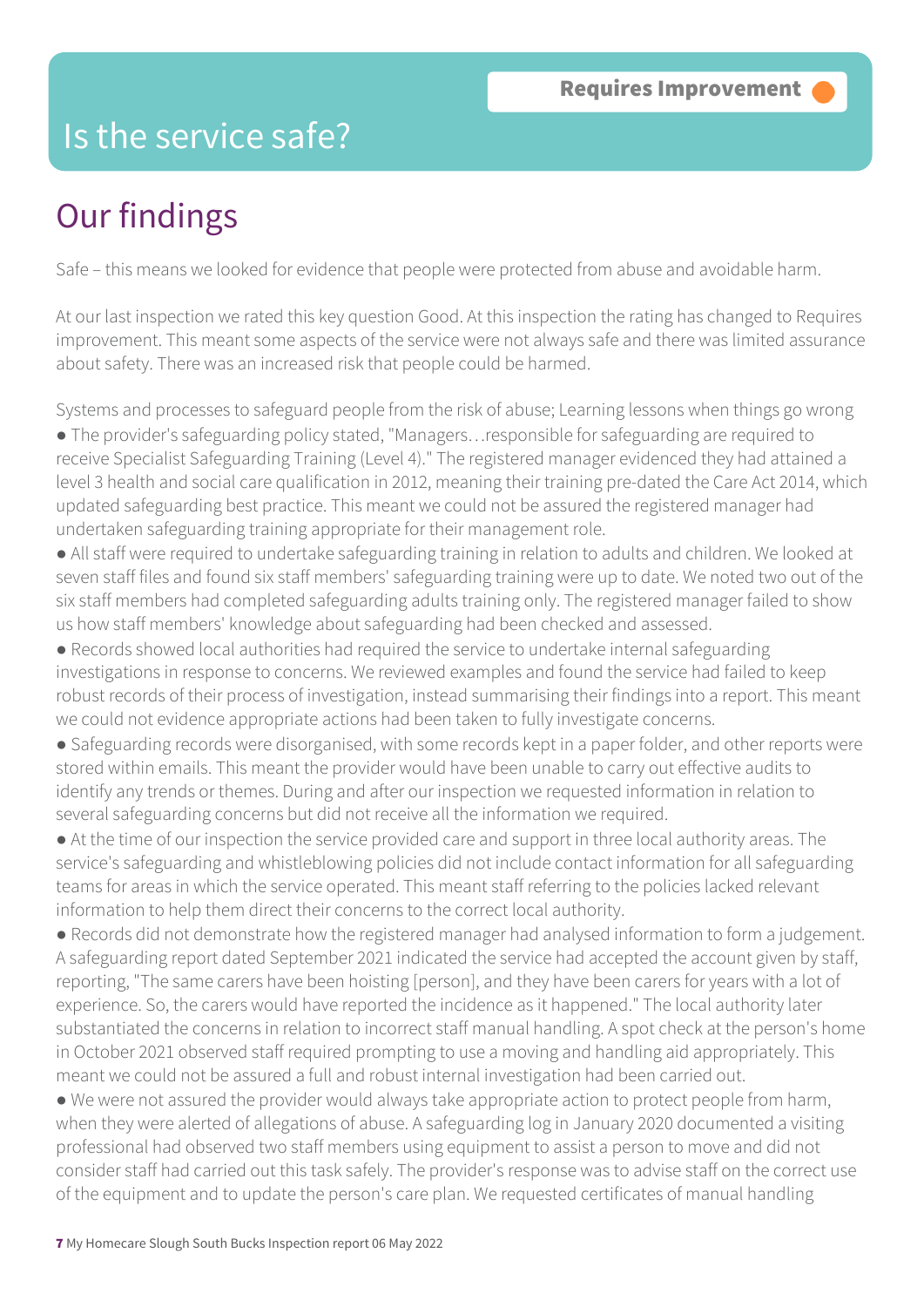training attended and supervision records, which were completed shortly after the incident. The registered manager instead provided us with training and supervision records not related to the relevant period of time.

● Another safeguarding log showed in May 2020, it was reported a staff member was reported to have been, "manipulative, constituting psychological and emotional abuse" towards a person. Whilst another person had a missed visit in June 2020 and as a result two staff members were "officially warned" not to miss the call again. A more recent report from August 2021 described a staff member had "absentmindedly" given an additional dose of antibiotics in error and had been "spoken to seriously to be more careful."

● The registered manager failed to report any of these allegations to the local authority. The provider's safeguarding policy stated, "The manager will discuss with the known or suspected abused/harmed person what actions they consider to be appropriate." This was not in line with Buckinghamshire Council's Multi-Agency Policy, which requires all concerns of suspected abuse or neglect to be reported. This meant people were placed at risk of harm because the registered manager failed to recognise what was a safeguarding incident and report to the local authority.

● We reviewed the accidents and incidents recorded by the service. Records showed actions taken in response to incidents and noted where people such as relatives had been informed. There was no evidence the service had undertaken an audit or wider analysis of accidents and incidents to identify themes, trends, or where further action may be required to prevent reoccurrence.

The service had failed to implement effective systems to identify, investigate and appropriately respond to allegations of abuse. This is a breach of Regulation 13 (Safeguarding service users from abuse and improper treatment) of the Health and Social Care Act 2008 (Regulated Activities) Regulations 2014.

The registered manager acknowledged improvements could be made to their recording of safeguarding investigations. They explained the service had experienced staff shortages, and advised records had not always been kept of conversations which took place remotely whilst staff were working from home during the pandemic. The registered managed explained the service was recruiting an additional registered manager and other staff to support the running of the service.

● Care staff understood signs of abuse and their responsibility to raise safeguarding concerns to the management of the service. For example, one person was believed to be at risk of domestic abuse and neglect in their own home. The service had escalated concerns to the local authority, and staff supporting the person were fully aware, and described how they monitored the person's welfare and documented evidence of concerns.

● Most people told us they felt safe. A relative commented, "The carers are doing a great job. I am on top of everything and the carers are good at noticing any problems and let me know straight away so I can contact the doctor if necessary."

Assessing risk, safety monitoring and management

● Some care plans contained incomplete or unclear information, meaning staff did not have full information to inform them about relevant risks. For example, one person's care plan did not include their diagnosis of diabetes. Another person's care plan contained multiple medical acronyms and staff we spoke with were unsure what the acronyms referred to. Another care plan advised a person was "suffering from cancer", without noting the type of cancer and how it impacted the person. We also found some risk assessments had not been fully completed, such as one manual handling assessment, which included several blank sections in relation to whether the person had a history of falls, weakness, or paralysis.

● Some people were supported to use bed rails. We found risk assessments for bed rails included standard risk prevention measures. This meant risk assessments were not fully personalised. One person experienced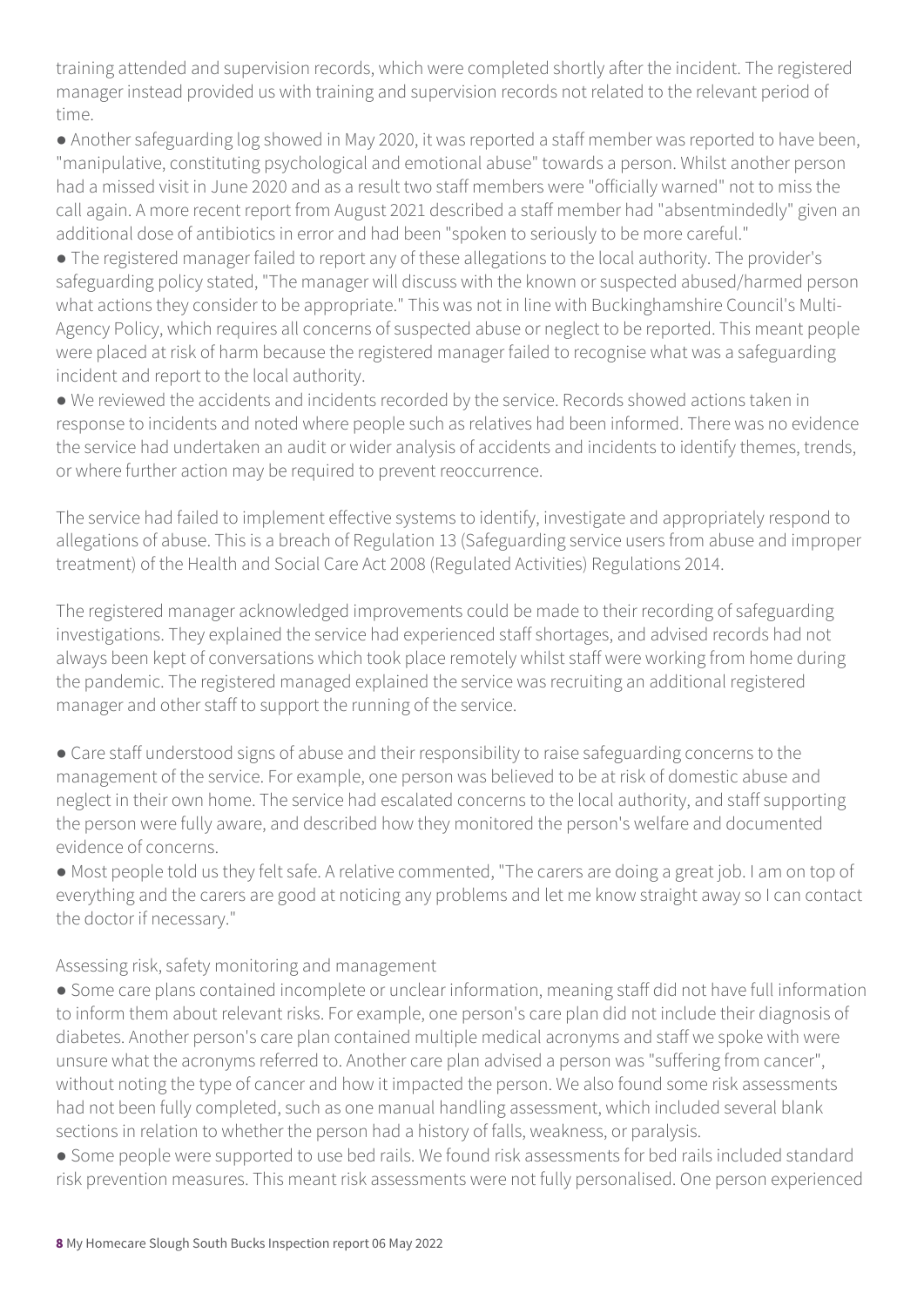weakness to one side of their body and staff used cushions to prop them up, avoiding them slipping onto the bed rails or out of bed. This information was not included within the person's care plan or risk assessment to advise staff of the potential risks. Staff described using bed rails for another person who experienced spasms in their limbs. Their care plan did not refer to, or include a risk assessment for, the use of bed rails.

• Some people using the service were prescribed emollient creams. Emollient creams can be easily transferred from skin on to clothing and bedding, and testing has shown increased fire risks when fabrics are contaminated. We reviewed the medicines risk assessments for four people supported to apply emollient creams. We found each person's medicines risk assessment did not highlight risks, including flammable risks, associated with emollient creams and did not identify a safe location for the storage of medicines including creams.

● Some people using the service were prescribed anti-coagulant medicines. An anticoagulant medicine is a blood thinning medicine, and risks can include bleeding and bruising more easily than normal. Risk assessments in relation to use of anticoagulant medicines had not been documented, and some care staff we spoke with were not aware of the risks associated with these medicines.

● Some people used equipment which required regular servicing by an approved person. Care plans and risk assessments did not include information about when servicing had been carried out or when the next service was due. Therefore we could not be assured the management of the service had adequately monitored the servicing of people's equipment.

● One person expressed concerns about their safety, advising, "I am not impressed with safety. I have had the hoist control dropped on my lap countless times and when it hits my hands it is painful…when sling is put on me…they haven't pulled it far enough down my back and it cuts into my back at times and hoist bar has narrowly missed my head a few times." The concerns were shared with the service after our inspection and the registered manager agreed to carry out an investigation.

● One person experienced distressed behaviours, and it was explained the person had shouted, hit and scratched staff. The person's care plan had not been updated to reflect their current needs. The care plan stated, "Is the person co-operative. Yes" and "Does the person display behaviours which may seem challenging? No." Staff described reassuring the person and giving them time to calm down, however staff referring to the care plan did not have written guidance. We also noted only four staff had received training in relation to supporting "challenging" behaviour. A relative expressed concern about whether all staff were competent, advising some staff, "Don't seem to have the training or aptitude to deal with people with dementia…particularly where they display challenging behaviours."

● One person had been assessed by a specialist dietician as requiring level one thickened fluids. The person's care plan did not refer to the use of thickener, but we were advised staff had access to the dietician's report. The registered manager told us the "first option" was for the person to try to swallow themselves, and "where she can't or if she request for it", thickener was added. The person was described as having mental capacity to communicate their needs, however records did not evidence whether this approach, and the potential risks of drinking non-thickened fluids, had been explored with the dietician.

Risk assessments were either not present or lacked sufficient detail to help staff understand and respond to risks. This was a breach of Regulation 12 (Safe care and treatment) of the Health and Social Care Act 2008 (Regulated Activities) Regulations 2014.

● Staff understood their responsibility to report incidents of concern and described how they would respond in the event of an accident such as a fall. A staff member explained, "Report to office, do body map, checking everything…call quick the ambulance…inform the family as well…report everything…check body for bruise."

• Staff spoke in detail regarding how they supported people to manage potential risks. Staff described the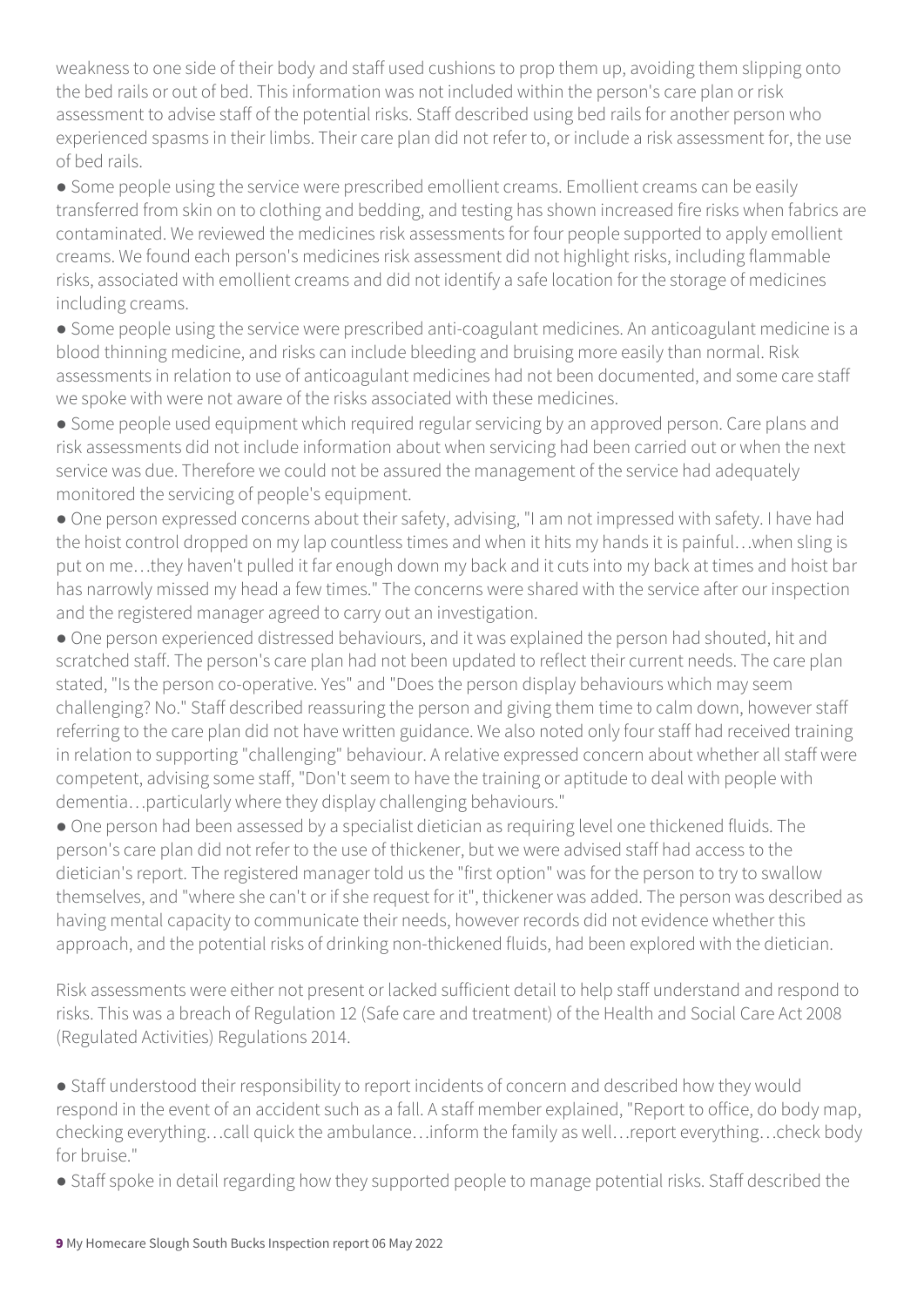importance of regularly checking people's skin to monitor for the development of pressure areas, and could describe actions taken to prevent the development of sores, including regular repositioning and the use of creams to promote skin integrity. Staff were also aware of aids people required to reduce the risk of pressure sores. For example, staff supporting one person were aware they needed to wear specialist boots to relieve pressure on their heels.

● Some people were supported with specialist needs. One staff member provided detailed feedback regarding their care for someone's colostomy, which is an operation that creates an opening for the colon, or large intestine, through the abdomen. The staff member described how a used colostomy bag was gently removed and outlined steps taken to maintain good skin integrity. The staff member was also aware concerns regarding the person's skin should be reported to a nurse to assess.

#### Using medicines safely

● We identified people's allergies had not been included on paper medicines administration records (MARs), which were used by staff when administering medicines. This was not in line with best practice guidance. Where applicable, allergies were documented within each person's care plan.

● MAR audits identified multiple actions for management completion, including missing signatures which the auditor noted would require investigation. The service supplied no evidence to confirm audit actions had been undertaken. The registered manager explained a care manager who had recently left the service was responsible for following up the actions identified, but no evidence of their work was available during our inspection.

● We reviewed the records for a staff medicines error which occurred in August 2021. This stated the staff member, "was spoken to seriously to be more careful." The provider's medicines policy stated, "If…[staff] contributed to the drug error they will be immediately enrolled on the next available medication training course and on completion will require medication competencies to be met before they are allowed to provide care to service users with medication." We asked the registered manager to provide additional evidence to demonstrate if the policy had been followed, however no further information was received during or after our inspection.

● One person's MAR chart contained some instructions which could be misinterpreted about the dosage required, instructing staff to provide "Rivaroxaban 20mg tabs take once daily" and "Sitagliptin 50mg tablets once daily". The person's electronic care plan included the same instructions. We were concerned the word "tabs" or "tablets" could be misinterpreted, as only one tablet of each medicine was required once daily. Other records we reviewed more clearly specified the number of tablets that should be administered.

• One person's care records showed their GP had contacted the service in January 2022 to advise six medicines were no longer required. The person's electronic care plan had not been updated, meaning staff received daily prompts to administer medicines which had been stopped. Staff electronic records showed staff had continued to electronically confirm administration of some of the medicines on some occasions. The registered manager stated they believed this was a recording issue. We have asked the registered manager to investigate our concerns.

● One person was supported to apply a transdermal patch. Patches are thin pads with an adhesive back that are applied to the skin, and medicine from the patch is absorbed into the body over a period of time. MAR records did not identify which side of the person's body each patch had been administered, or document the removal of the old patch. This was not in line with best practice guidance. Staff should record the application of each patch and include the specific location, and also document when the old patch has been removed in a similar way to documenting when the patch is applied.

● One relative expressed concern regarding staff management of medicines. They advised staff had contacted them on a Friday night to advise a medicine had run out, which caused considerable difficulty in obtaining a repeat prescription over the weekend. The nominated individual advised us weekly checks were in place, with the service's electronic care planning system prompting staff each week to check stocks of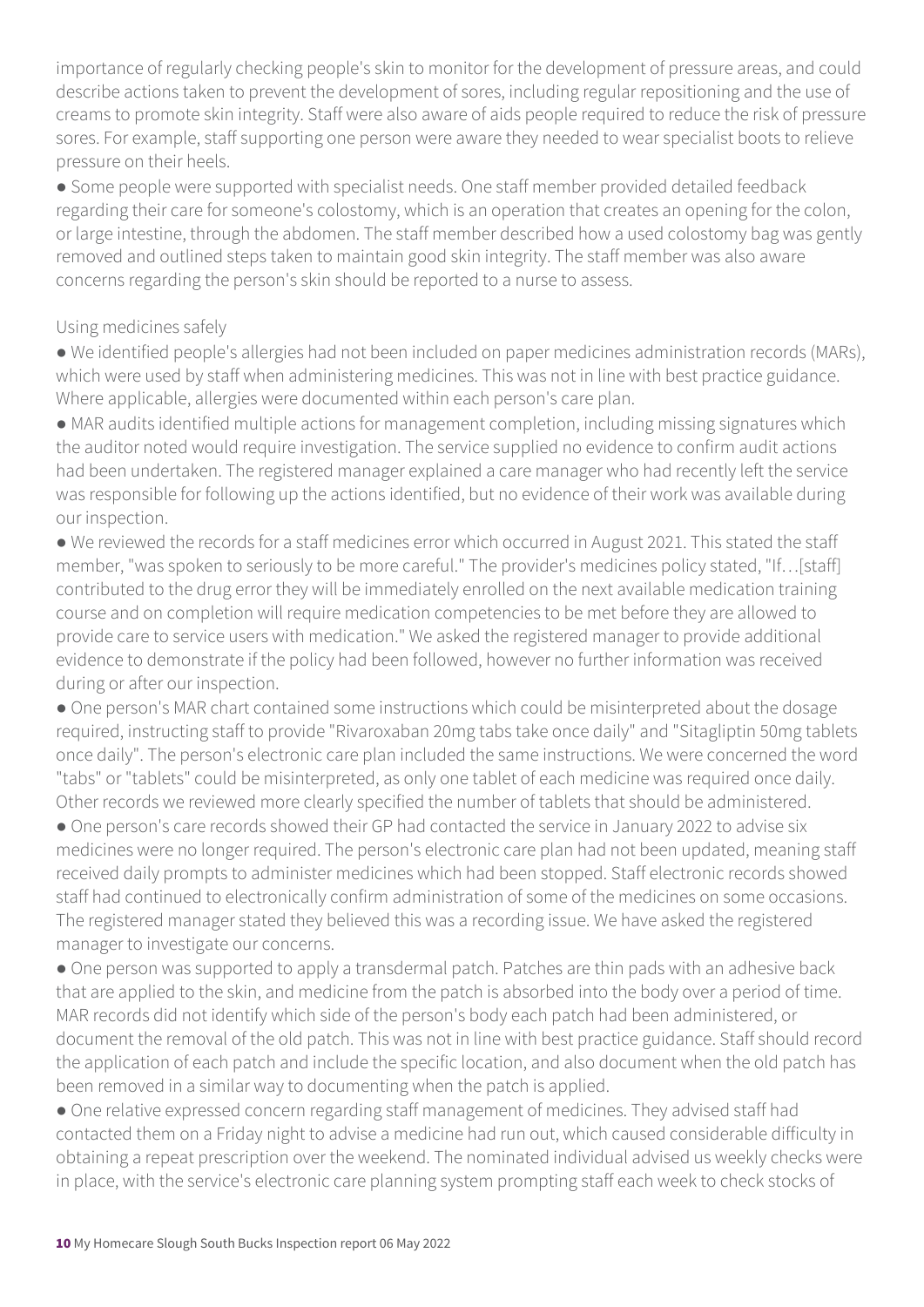essential household items, including medicines.

Records did not evidence safe medicines administration had consistently taken place. This was a breach of Regulation 12 (Safe care and treatment) of the Health and Social Care Act 2008 (Regulated Activities) Regulations 2014.

The registered manager was responsive to our feedback, they agreed to review medicines recording and confirmed a staff member had been assigned to take responsibility for following up the outcomes of MAR audits.

● Staff described providing safe medicines support. Staff were familiar with prescribed creams and could explain why creams were in use, and where each cream was safely applied. Some people were supported to receive medicines via a percutaneous endoscopic gastrostomy (PEG), where a flexible feeding tube is placed through the abdominal wall and into the stomach. Staff described how medicines were safely administered via a PEG, including how water was used to safely flush the PEG, which helps to prevent blockages of the tube.

● People and families who received support with their medicines, told us staff ensured they received the right medicines at the right time. A family member explained on one occasion their mother asked staff to apply a shop bought cream, and staff declined to do so, because they could not be sure the cream was safe to use. The relative commented they had been impressed staff considered the potential safety concern. Another person told us, "I take my tablets myself but they remind me so I don't forget."

Preventing and controlling infection

● Records we reviewed for people and staff did not contain risk assessments to identify individuals who may be at greater risk from COVID-19 infection. Some people were living with complex health conditions, using equipment including inhalers and cough assist to support their respiratory health, and therefore could be at greater risk from COVID-19. Some staff may have been at greater risk as a result of factors including their ethnic background or decision not to receive a COVID-19 vaccine.

● The service had sought evidence of staff COVID-19 vaccination but were not implementing best practice guidance which stated NHS appointment cards were not considered sufficient evidence of vaccination. The service had failed to collate records to show which staff members had received vaccination. Whilst it is not a legal requirement for staff to be vaccinated, it is best practice for services to maintain a record of vaccinated staff.

● The service used an electronic messaging system to share reminders and important information with staff. A message sent to staff in October 2021, after a person tested positive for COVID-19, did not ask staff to wear eye protection, advising staff the lateral flow test "is not an accurate test" and asked staff to "double your PPE", which was not in line with best practice guidance. The registered manager advised staff had been verbally given appropriate advice and we observed two messages sent to staff earlier during the pandemic with reminders to use appropriate personal protective equipment (PPE).

● Before care staff were recommended to take a regular COVID-19 lateral flow test, a national system of weekly testing was in place. Care staff should have had access to a routine weekly PCR test, which was sent by post for analysis. The registered manager told us they helped arrange a PCR if staff had symptoms but staff had not undertaken regular weekly testing. The registered manager provided open feedback, confirming the service had not used PCR tests "effectively" and did not keep a central record of PCR staff testing.

● At the time of our inspection, government guidance recommended care staff take a COVID-19 lateral flow home test prior to the start of each shift. The service had failed to register for a government bulk supply of lateral flow test kits. The registered manager's expectation was that staff should take one lateral flow test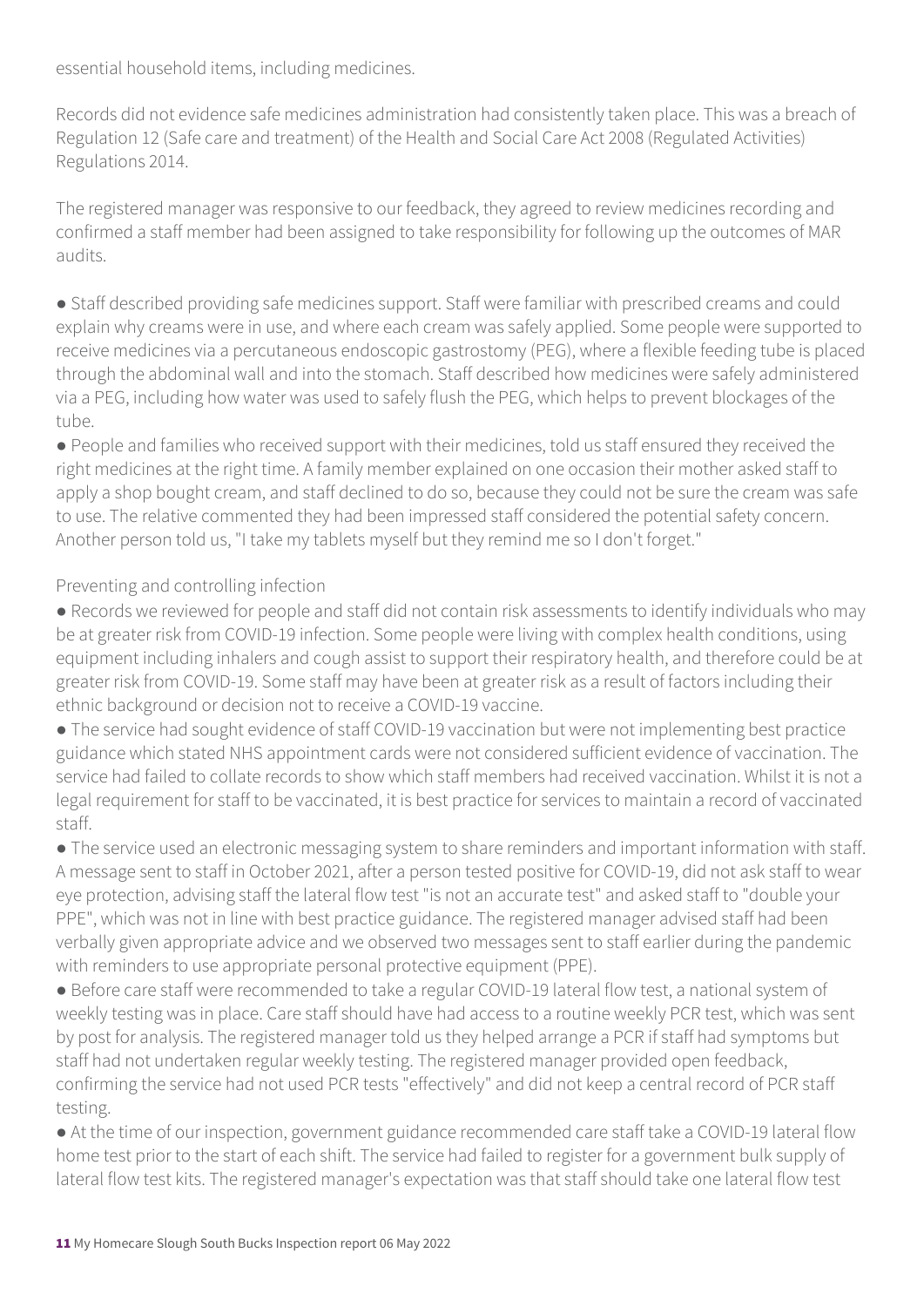per week. Most staff confirmed they were not testing in line with guidance, with the exception of one office based staff who advised they tested daily when working. Some staff confirmed they did not always register the results of their lateral flow tests online.

● The provider's infection control policies had been updated in response to COVID-19, however some information was contradictory or had not been fully updated to meet current COVID-19 best practice guidelines. The infection prevention and control policy included a flow chart entitled "When to wear PPE" which instructed staff "No PPE required" in situations where there was "No exposure to blood or bodily fluids anticipated and no physical contact with service user." The correct guidance regarding mask use was included elsewhere within the policy.

Systems were not operated effectively to ensure appropriate infection control measures in response to the COVID-19 pandemic. This was a breach of Regulation 12 (Safe care and treatment) of the Health and Social Care Act 2008 (Regulated Activities) Regulations 2014.

The service was responsive to our feedback and the registered manager placed an order for a supply of lateral flow test kits after our site visit. The registered manager advised a meeting would be held with staff to confirm testing requirements and told us staff uptake of testing would be monitored.

- People and their families were satisfied staff wore PPE appropriately. One person told us, "They wear masks and gloves and they still wear them."
- The service's business continuity plan had been updated in response to COVID-19, outlining how the service would respond should an outbreak of COVID-19 result in staffing shortages. Office based staff had care experience, meaning these staff could be utilised should care staff need to self-isolate.

● Staff told us they had access to sufficient supplies of PPE, and the training matrix indicated all staff had received infection control training. One staff member advised, "We were instructed and trained related to COVID-19…there is enough PPE." A second staff member commented, "The management makes sure every staff member has a full complement of PPE…the COVID-19 pandemic took everyone by surprise, My Homecare reacted well…gathering the vital information and sharing it with us."

#### Staffing and recruitment

● People were not supported by staff who had been recruited safely. The provider's recruitment policy dated March 2022 stated, "That before an appointment is confirmed, and the person starts work a minimum of two written references, one of which will be from the applicant's most recent employer, and the other a character reference…and….obtaining a full employment history and examining gaps in the appointee's employment record with the applicant, and seeking additional information or references if needed."

● We found the provider did not carry out all required checks stated in line with their recruitment policy and the relevant regulation. For example, job applications were not always fully completed and there were no explanations for gaps in employment history. In some of the staff files, it was not easy to establish gaps in employment history as candidates only recorded years they had worked for previous employers and not included the months. We noted the provider had accepted this.

● The provider accepted references without company details provided and had not verified the references obtained, as found in one staff member's file. Whilst references were not always also sought from candidates two previous employers, as found in two other staff files.

● The service had not followed the provider's policy in relation to DBS checks. The recruitment policy noted, "My Homecare will also record the checks made when using the DBS updating service, otherwise it will request a staff DBS check every three years." Records showed three staff members had DBS checks dated July 2018, August 2018 and January 2019, meaning checks had not been renewed in line with the provider's policy.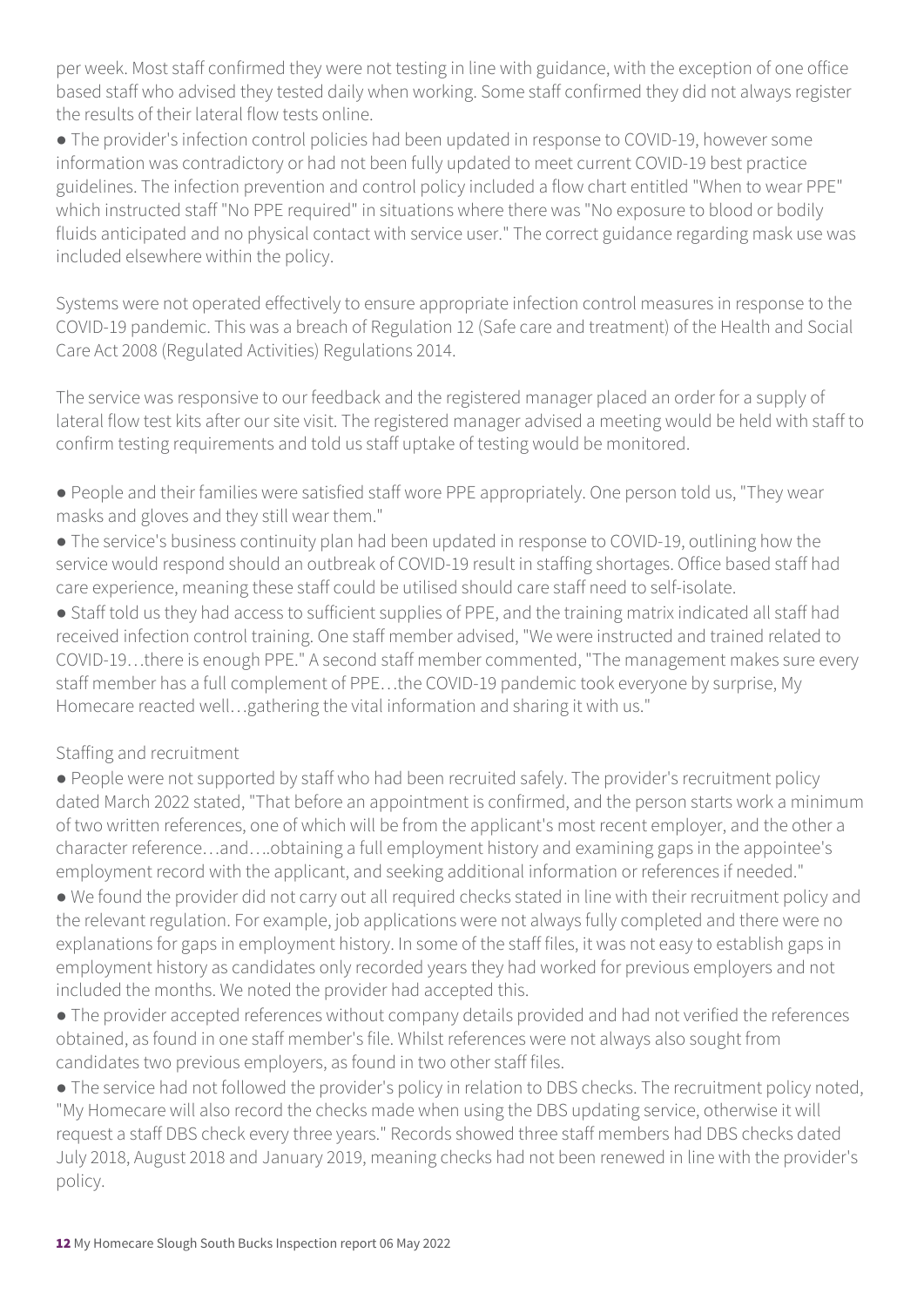Systems were not consistently operated for the safe recruitment of staff. This was a breach of Regulation 19 (Fit and proper persons employed) of the Health and Social Care Act 2008 (Regulated Activities) Regulations 2014.

The registered managed explained staff recruitment was ongoing, which would include additional staffing support in the office to assist with safe staff recruitment processes. At the time of our inspection, a new member of staff was working in the office, and explained they would also be developing staff rotas.

● Staff were given a one hour "window" for arrival, meaning people could expect a visit up to 30 minutes before or after the scheduled visit time. Visit records we reviewed showed staff arrival time was sometimes variable, with some visits taking place outside the agreed "window". Some people confirmed staff generally arrived within this window, although people did not receive a visit rota to confirm each day's scheduled visit times and allocated staff. One person commented, "Some days it's 9am and then the next it is 10am, I never know." Another person advised, "I am happy with 70 percent of my care, the problems are with the timings of my calls, I have asked for a rota."

● At the time of our inspection, the service was transitioning to electronic staff rotas. In the absence of electronic rotas, we requested additional visit records, to enable us to review staff working hours including travel time. This information was not supplied by the registered manager. Staff felt they had sufficient travel time, however we could not evidence that staff were given protected travel time within their rotas, due to the absence of records.

● Some people indicated staff stayed the required visit length, but some people told us staff did not always stay the full visit. People's comments included, "The carers seem to be always under pressure to get to their next call", "I wish they didn't have to go as soon as they had finished, it would be nice to have a chat till my time was up" and "In the main the carers do a good job but it's very rare they stay the full call time".

● Systems were in place for staff handovers. Staff explained after finishing their shift, they would leave a telephone message or hold a telephone call with staff scheduled to work the following day, to provide an update regarding each person's care. Staff documented visits using an electronic system, and systems generated an alert if a task had not been marked as completed. The registered manager showed us how alerts were monitored to ensure tasks had not been missed, or respond to concerns if someone had refused support.

We recommend the service review their approach, so arrangements for rotas ensure the effective deployment of staff to meet people's needs.

● At the time of our inspection the service had rolling recruitment systems in place and had identified the need to recruit additional care staff. The service had successfully applied to the Home Office to recruit additional care workers and senior care workers via a sponsorship management scheme, which would include recruitment from overseas.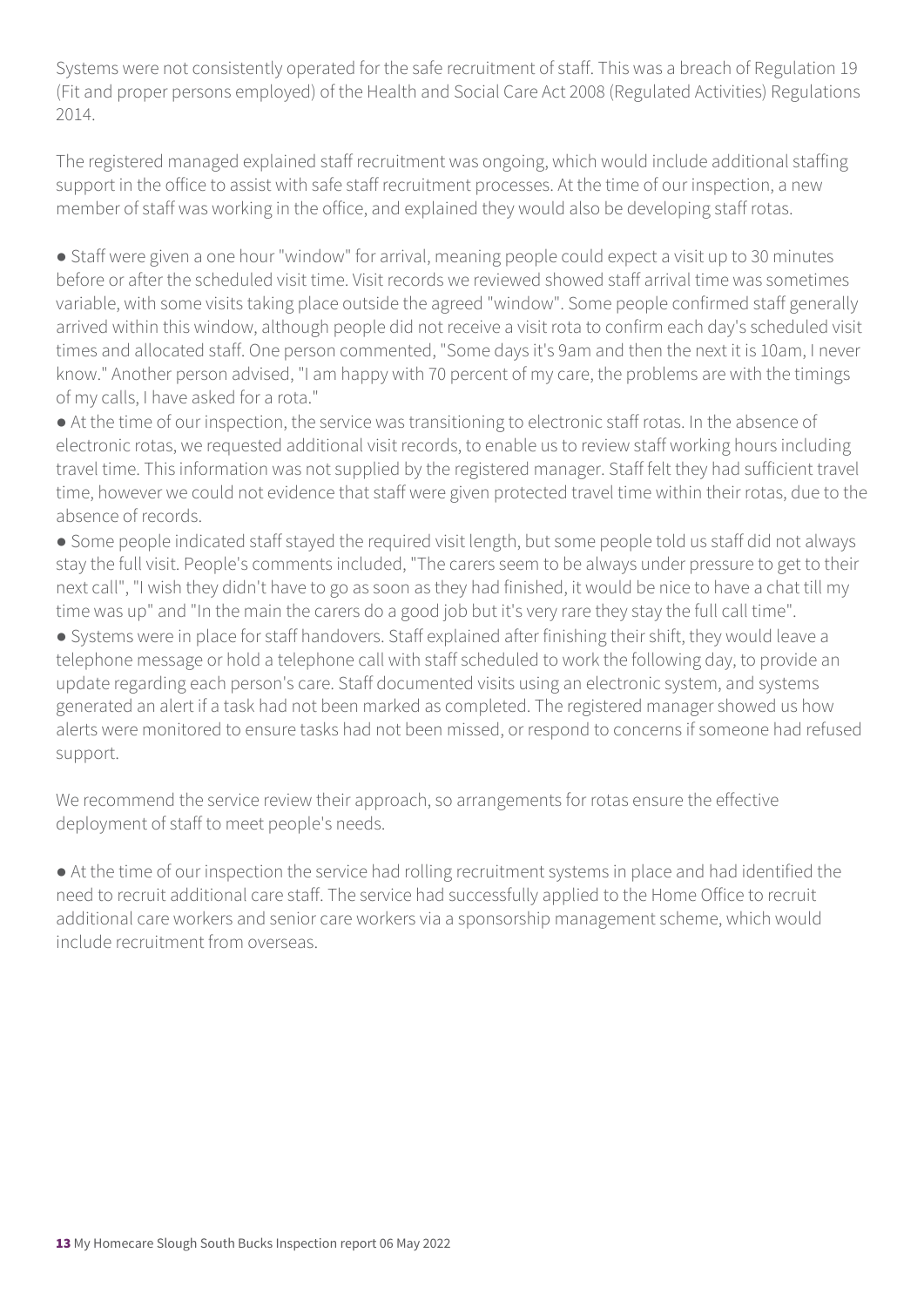### Is the service responsive?

# Our findings

Responsive – this means we looked for evidence that the service met people's needs.

At our last inspection we rated this key question Outstanding. At this inspection the rating has changed to Requires Improvement. This meant people's needs were not always met.

Improving care quality in response to complaints or concerns

● The service failed to provide information requested by CQC in relation to complaints. We requested to review compliments and complaints for the period January 2021 to present day. Instead the registered manager provided information about two recent complaints and seven recent compliments, advising they had "attached [to their email] current compliments and complaints as recorded by [nominated individual's name]." We queried this with the registered manager and received no further records of compliments or complaints during our inspection.

● Feedback from people and families, and minutes of a senior manager meeting held December 2021 confirmed other concerns and complaints had been received by the service. The meeting minutes recorded, "[Registered manager's name] said that there has been lots of negative feedback from clients and [nominated individual name] stated that all staff must follow best practice at all times, managers to supervise this. Staff are going on training but not following best practice, so for team leaders to keep an eye out."

● Some people and relatives told us their concerns and complaints had not been appropriately addressed. A family member stated, "[Nominated individual name] talks over the top of you, she came to the house once and she's not welcome here again…I want to change care agency." A person using the service also expressed concern, advising, "I find [nominated individual name] to be unprofessional. She doesn't reply to my emails…she also ignores my complaints and defends her staff no matter what they have done."

● Information enclosed with the service guide and complaints policy did not include full and accurate information about how to escalate concerns if a person was not satisfied with how the provider managed their complaint. The service user guide advised people they could raise concerns with the Local Government and Social Care Ombudsman (LGSCO) if they arranged and paid for their own care. This was incorrect as anyone using a social care service can complain to the LGSCO. The complaint policy also advised if a person was unhappy with how a complaint had been handled they could contact the company's Brighton office, however contact information was not included within the policy.

Systems were not effectively operated and accessible for identifying, handling and responding to complaints. This was a breach of Regulation 16 (Receiving and acting on complaints) of the Health and Social Care Act 2008 (Regulated Activities) Regulations 2014.

● Some people and families were satisfied the service had appropriately responded to concerns or complaints. A family member advised, "If I have any concerns I tell [nominated individual] and she sorts it out though there hasn't been anything major." Another family member explained they raised concerns with the office that their relative's morning visit was too late and this was brought forward at their request.

• The service shared seven recent compliments logged by the service, which showed people's feedback was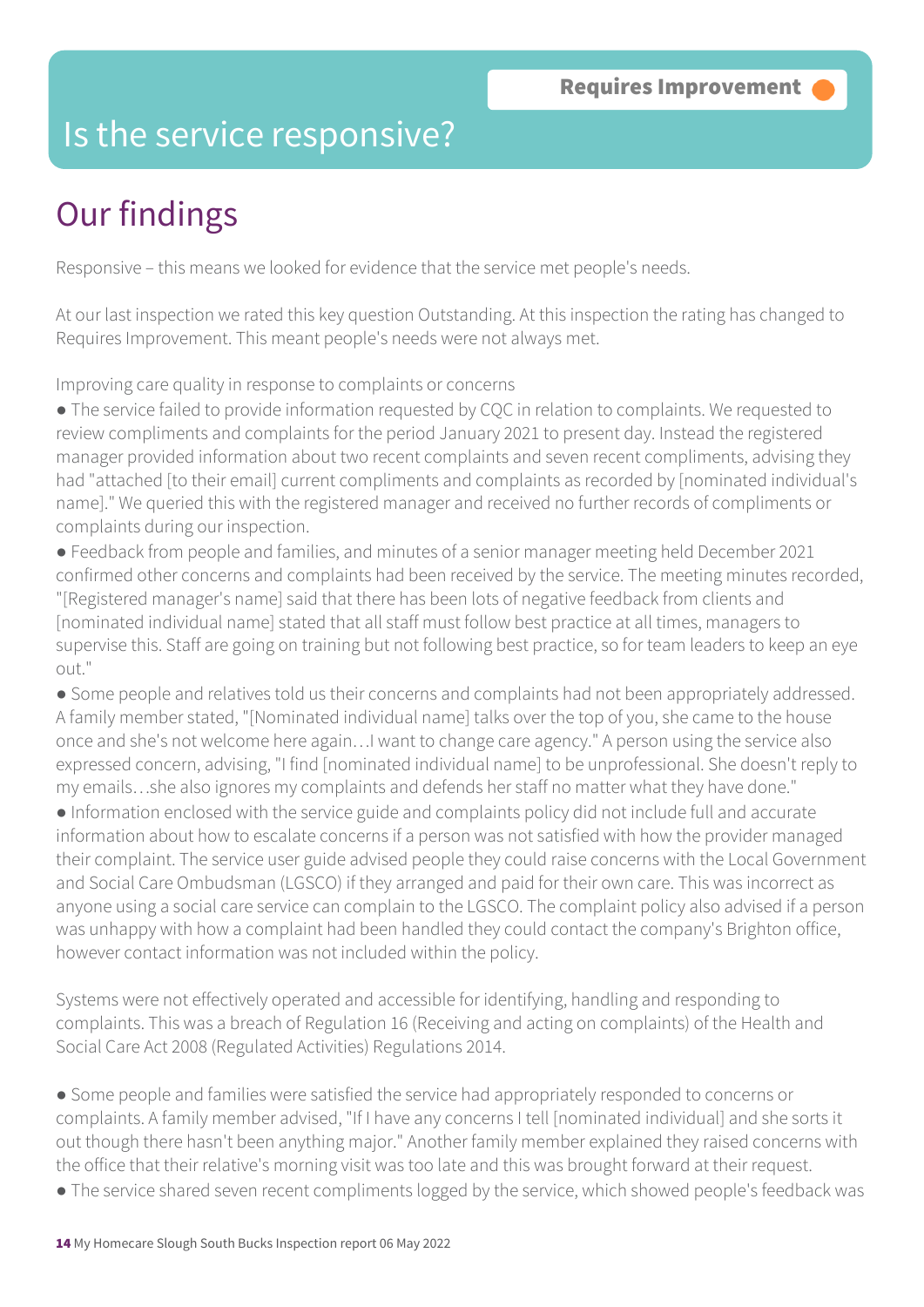acknowledged and some positive feedback had been passed onto the staff team. A compliment included, "[Person's name] said she did not know what she could have done without the team, that they have been very patient and full of compassion." It was noted feedback had been given to staff.

Planning personalised care to ensure people have choice and control and to meet their needs and preferences; Supporting people to develop and maintain relationships to avoid social isolation; support to follow interests and to take part in activities that are socially and culturally relevant to them

● Feedback was variable about whether care planning was responsive to people's needs. One person advised, "A fella came with a care plan, he was a bit rushed but he was great and just said 'this is the plan'." Another person said, "I needed a hoist, now I am able to walk on my own…but I still have two carers four times [a day]….I am paying for a lot of care I don't need now". A third person said, "They have really helped me get back on my feet, the only problem now is that my life seems to revolve around waiting for the carers and even though my care plan has recently been reviewed…nothing has changed."

● Some people experienced distress, frustration or poor mental health. One person's care plan explained their mental health required staff to provide proactive support. Their manual handling risk assessment included, "Does the person display behaviours which may seem challenging? Yes." No further comments were added to the risk assessment to describe the nature of the behaviours, or how staff should respond when the behaviours occurred. Minutes of a senior management meeting in February 2022 included, "[Person] gets very depressed and takes it out on everyone else, therefore carers find it difficult to care for [person]." The tone used did not evidence the service was responsive in seeking to understand and support emotional needs.

● Some people expressed concern the timings of care visits did not meet their needs. One person told us, "9pm is too early for me to go to bed…I was told I would be able to go to bed at about 10pm each night." We reviewed records for one person whose care referral from the local authority, care plan, staff rota and feedback at a recent review specified they would like a 9pm evening visit. Visit records showed evening visits were regularly carried out around one hour later, with some visits recorded after 10.30pm, and two recent visits commencing after 11pm.

● People's care was assigned to a care "route". The service aimed to assign regular staff to each "route". This helped promote continuity of care, but meant it was more difficult to flexibly accommodate people's preferences. One relative advised, "90% of the staff are spot on. There is one that my wife doesn't like. We have told the planner but she still gets sent out. She sits in the car and doesn't come in so at those times my wife only gets one carer. Another time they sent a [male] and she wants women carers."

● Another person had a cultural preference for female staff, and experienced episodes of distress, but received some care from male staff working alongside female staff. A male staff member had supported the male with personal care, advising the person, "resists male carers". The registered manager explained people were advised the service could not guarantee staff gender before commencing care, and tried to meet people's preferences where possible.

● Care plans contained sections of standard text, meaning some information was not personalised. Two people's care plans instructed, "Medicines should be swallowed with plenty of water. Ideally this should be a full glass of water", however both people received medicines via a PEG which was noted elsewhere within the care plans. We also found two people's care plans confirmed they were transferred with the aid of a hoist, however risk assessments stated, "Encouragement should be given to individual to mobilise independently, using support or assistance from care staff if required."

● We reviewed the records for one person who had a do not attempt cardiopulmonary resuscitation form in place. The person's care plan included a section entitled, "Reflecting on End of Life. Your preferences, wishes, beliefs and values regarding future care." This included limited information about the person's wishes, noting they were cared for in bed and had help from their partner with housekeeping. It was noted the person had no religious or spiritual beliefs they wished to be reflected in their care. Another area of the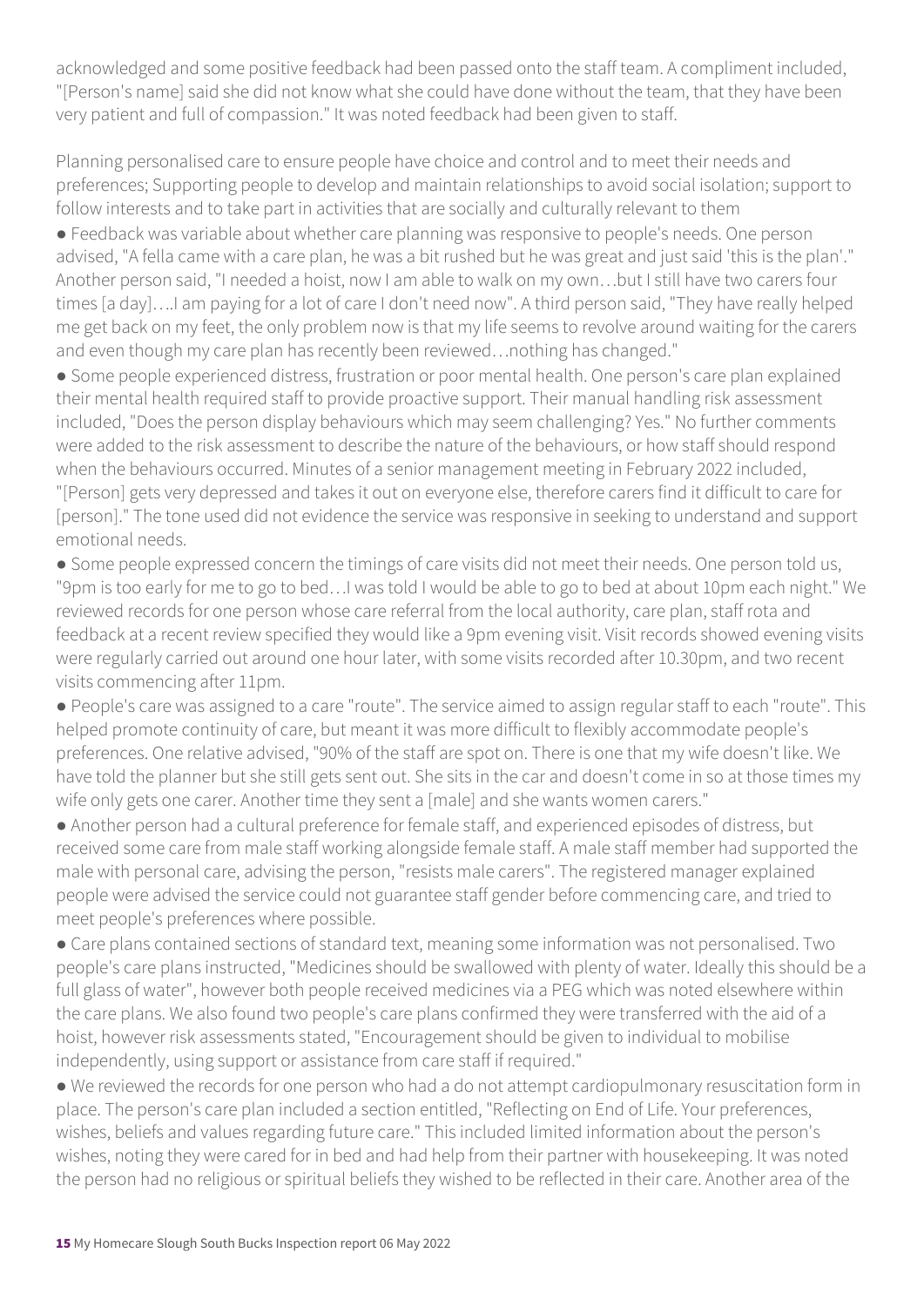person's care plan noted they enjoyed spending time with family and watching television.

● We reviewed the care plans for two people living with complex, progressive illness and found their care plans did not include a care plan in relation to end of life wishes, although people had been asked what was important to them. For example, one person advised, "I would like to continue living in the comfort of my home for as long as I can."

The assessment, review and delivery of care was not always personalised to people's needs and preferences. This was a breach of Regulation 9 (Person-centred care) of the Health and Social Care Act 2008 (Regulated Activities) Regulations 2014.

● Staff understood the importance of offering choice and learning people's preferred routines. The service aimed to assign staff to regular "routes", meaning staff could build up knowledge of people's needs. A person told us, "The staff have got to know me well and we have a good routine in the mornings but they always ask me what clothes I want to wear." Some care plans contained information about routines, likes and dislikes. One care plan listed items the person liked to have within reach. When asked to describe the person's routine, a staff member was aware the person liked certain items left with them.

● Care plans identified where people had sensitivity, pain or weakness to certain areas of their body. One person's care plan described they experienced pain in their back and their left side. The person's regular care worker described how they carefully approached moving and handling tasks, such as waiting until the person indicated they were sufficiently comfortable to be transferred by hoist.

● Staff showed awareness of what was important to people. The service allocated staff to meet some people's cultural needs. One staff member explained they spoke the same language as the person they supported and helped the person prepare foods in line with their culture. Another staff member described how a person's culture meant they wished to receive care in privacy, away from male members of the household. The person was supported with all personal care in their bathroom. Another person was supported on outings to various shops they liked to visit.

● The service had introduced a system of weekly checks. Staff were prompted to check each week that people had enough food, continence products, toiletries, medicines and other essential items. This helped promote some people's independence, for example, by helping people and families organise a shopping list for the week ahead.

● The service used an electronic system for care plans, medicines records and daily visit records. Daily tasks were logged for staff to complete, which could be updated when people's needs changed, although we found one person's record hadn't been updated when some medicines were stopped. Updates could be shared with staff working remotely via email, telephone or group electronic messaging systems. A system was also in place for staff to provide a handover telephone call or message to staff working the next day.

#### Meeting people's communication needs

Since 2016 all organisations that provide publicly funded adult social care are legally required to follow the Accessible Information Standard. The Accessible Information Standard tells organisations what they have to do to help ensure people with a disability or sensory loss, and in some circumstances, their carers, get information in a way they can understand it. It also says that people should get the support they need in relation to communication.

● Some people using the service had specialist communication needs and used technology such as eye gaze. During our inspection we received concerns, alleging staff had not supported a person with their eye gaze appropriately, and it was alleged staff forgot to turn on a device used to alert staff at night. This could have placed the person at risk. We have asked the service to investigate the concerns and we made a safeguarding referral to the local authority. The service confirmed staff had instructions about how to use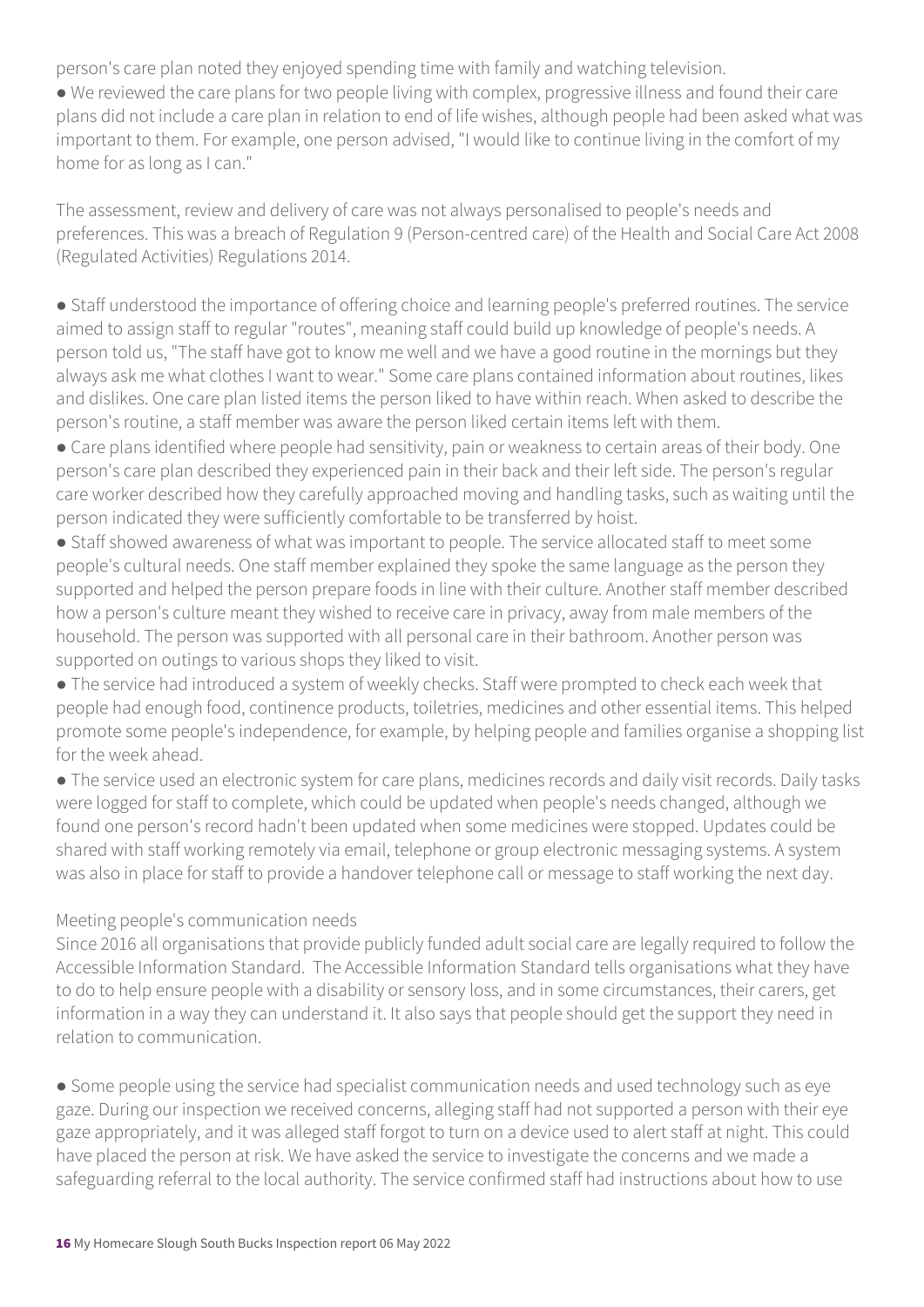the person's communication devices and the Care Coordinator explained they were developing a visual aid for use when the eye gaze was not available.

● Some people highlighted that some staff spoke English as a second language, which they felt impacted on their ability to communicate effectively with staff. People's comments included, "They are a multinational bunch and sometimes communication can be a bit tricky" and "The biggest problem is understanding their language and sometimes they don't understand me." A family member added, "Sometimes there can be a communication problem as the carer's first language is not English but we muddle along."

The communication needs of people with disability or sensory loss were not always met. This was a breach of Regulation 9 (Person-centred care) of the Health and Social Care Act 2008 (Regulated Activities) Regulations 2014.

• Care plans included information about people's ability to communicate verbally, and any conditions affecting the person's hearing or eyesight. Where people had an identified communication need, care plans provided guidance for staff about how to offer support. One person's care plan instructed staff, "I am hard of hearing so please ensure that you speak clearly and loudly so I am able to understand what you are saying to me."

● Some people and families were satisfied their communication needs were met by staff delivering care. One person commented, "I usually have the same carers and they are all really nice. The girls are all so kind and nothing is a trouble for them…sometimes we even have time to have a chat before they go."

• Staff described supporting people with specialist communication needs. We spoke with a regular staff member for a person who could not communicate verbally. The staff member described the importance of knowing the person's routine, preferences, and explained how they had learnt to correctly interpret the person's body language, eye movements, and head movements. They advised they could ask the person questions relevant to their usual routine, and explained how they would observe for the person's responses.

End of life care and support

● The service had an end of life care policy in place which reflected national best practice guidance.

● The service regularly supported people with complex, progressive health conditions and those requiring palliative end of life care. Training records showed three members of staff had completed end of life care training.

● Family members provided positive feedback regarding end of life support. A family member advised, "My mother is getting palliative care which is excellent, they are doing a great job, really caring and professional." Another family member advised, "My father has a really good carer that is there for several weeks which works really well. The handover procedure is really good and the care is fantastic."

• Staff we spoke with, who had experience of providing end of life support, described how they would deliver sensitive and dignified care. A staff member explained how they communicated with people nearing end of life, advising, "While [completing] care for them, I still continue speaking to them, Mrs [name] 'I'm going to do this now'…keep on speaking, work as gentle as possible, don't know how much they are going through…give advice to family, try to get them involved, this time is special and precious [for families]."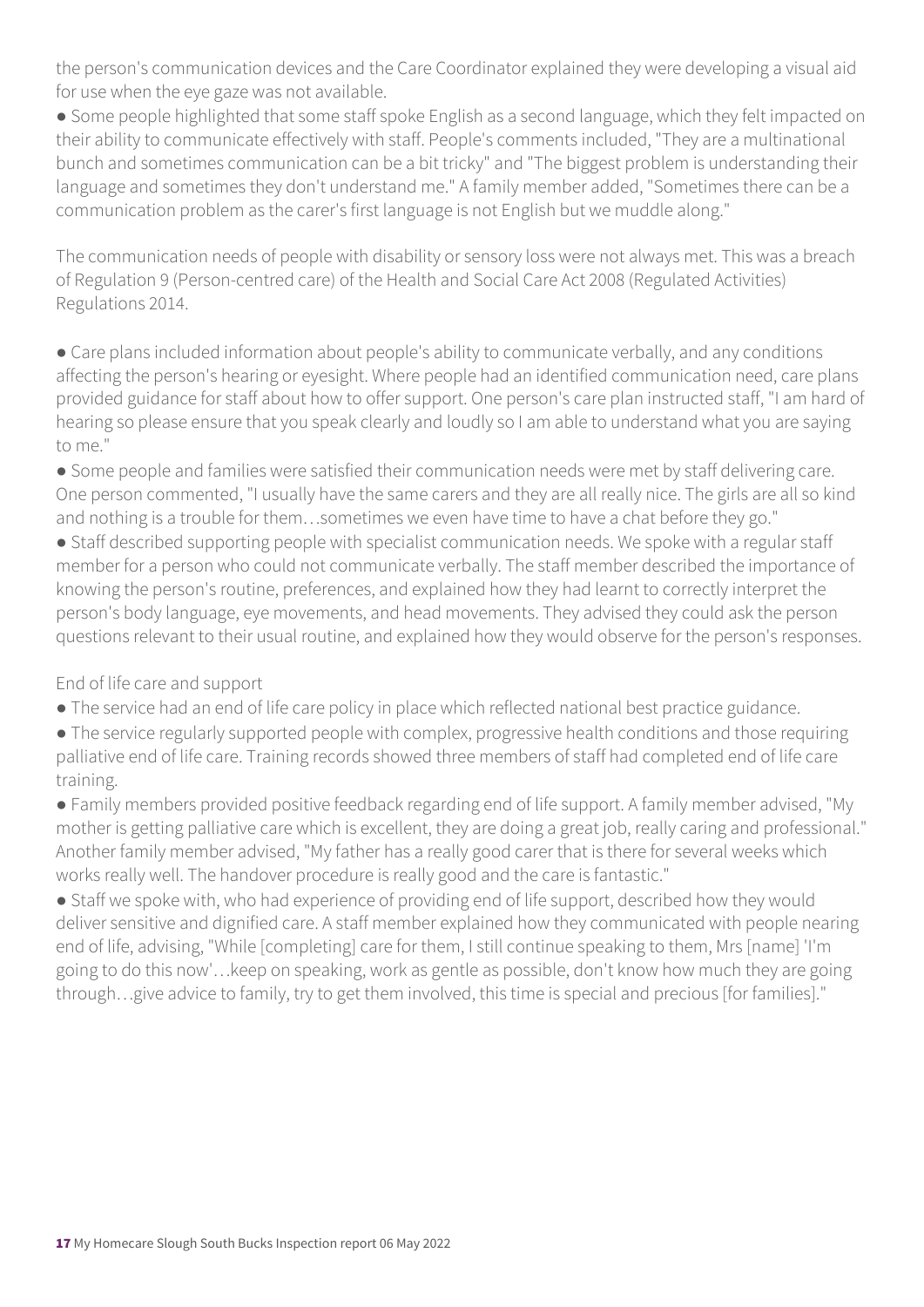### Is the service well-led?

## Our findings

Well-led – this means we looked for evidence that service leadership, management and governance assured high-quality, person-centred care; supported learning and innovation; and promoted an open, fair culture.

At our last inspection we rated this key question Good. At this inspection the rating has changed to Inadequate. This meant there were widespread and significant shortfalls in service leadership. Leaders and the culture they created did not assure the delivery of high-quality care.

Managers and staff being clear about their roles, and understanding quality performance, risks and regulatory requirements; Continuous learning and improving care

- Providers registered with the Care Quality Commission (CQC) are required to notify us of significant events and other incidents that happen in the service, without delay.
- During this inspection, we found the registered person did not ensure CQC was consistently notified of reportable events such as allegations of abuse, within a reasonable time frame. This included a number of notifications which were required to inform CQC about safeguarding enquiries undertaken by the local authority in relation to the service during 2020 and 2021.

● This meant we could not check that appropriate action had been taken to ensure people were safe at that time.

The registered person failed to notify the Commission of notifiable events, 'without delay'. This was a breach of Regulation 18 of the Care Quality Commission (Registration) Regulations 2009.

● Quality assurance systems and processes used to assess and monitor the service were ineffective. This was because audits were either not undertaken regularly or in some instances were not completed at all. For example, we observed no audits undertaken to consider themes or trends in areas such as safeguarding concerns, accidents and incidents, and compliments and complaints. Where audits had been completed, they did not always enable the provider to identify where quality and safety was being compromised.

● Audits of medicines administration records (MARs) included multiple actions for required improvements. We were advised action had been taken by a care manager who recently left the service, however records were not accessible to confirm what actions had been taken in response to each audit. We also noted MAR audits had not been completed in a timely manner. For example, one person's MAR records from April 2021- November 2021 and another person's MAR records from May 2021-November 2021 had not been audited until December 2021, meaning timely action was not taken to address required improvements.

● Audits conducted on three staff members' files in August 2020 concluded two out of the three staff files were compliant. However, there were no documented names to show who the staff members were and the staff file that was non-compliant did not specify in detail what the concerns found were, what action was to be taken, by whom and when. This practice would have not have enabled the provider to analyse for any trends or emerging patterns in order to make further improvements to staff recruitment, supervision and training procedures.

● Audits completed were not carried out regularly. The registered manager provided us with audits for three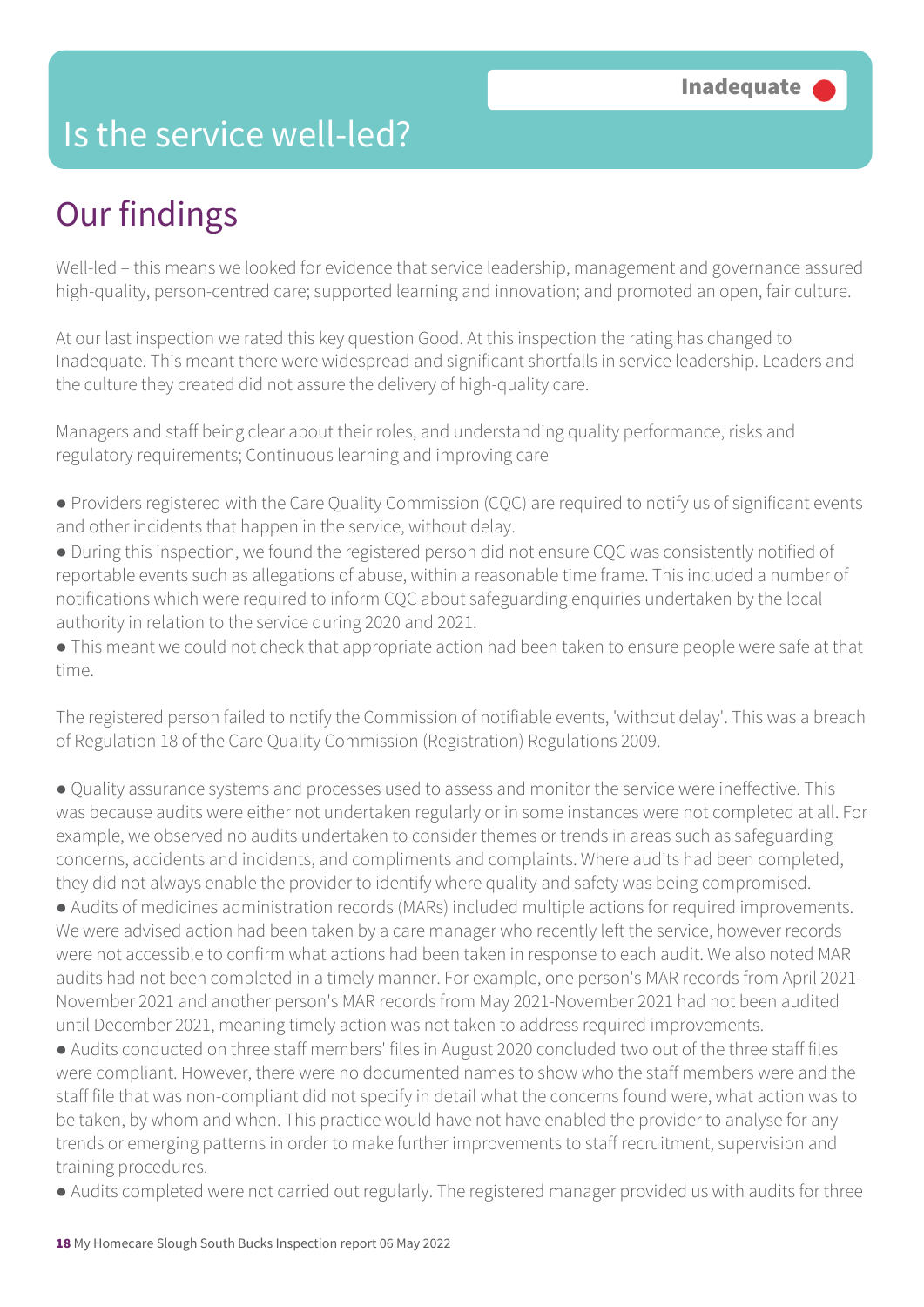staff files in August 2020, one staff member's file on 12 July 2021 and three care plans on 6 April 2020 and 3 August 2020. The registered manager also supplied an audit dated July 2021 of care plans entitled "General (all clients)", which concluded that two risk assessments required updating but contained no further analysis.

● The registered manager failed to provide us with audits covering infection control, accident and incidents, and complaints despite our request to review these during and after our inspection. The two complaint records we received contained a signature next to the words "Audited by" at the bottom of each page, however there was no accompanying documentation to evidence how the records had been audited, or the findings of each audit.

● Records maintained were not always complete, accurate and kept up to date, as seen in staff recruitment files, quality assurance audits, safeguarding records and logs of compliments and complaints. For example, a staff member's file did not contain a completed job application. This was brought to the registered manager's attention but they were not able to locate and provide us with proof of it after our visit. Whilst reviewing another staff file, we found personal information relating to another staff member in it. We brought this to the registered manager's attention. Safeguarding records were poorly maintained and did not include full evidence of the service's internal investigations.

● Information had not been appropriately retained. The registered manager told us notifications had been submitted to CQC in line with requirements. We therefore asked the registered manager to check their own records for completed notifications. The registered manager could not be sure the information they supplied was complete, advising, "I am not sure if that is accurate, because our mails don't go back a year." This was not in line with the service's Record Keeping Policy which stated records relating to service users should be retained for a minimum of three years after the person stopped using the service.

● Senior management meetings did take place to review and discuss quality assurance but had not identified the concerns we had found during this inspection.

Quality assurance and monitoring systems were not effective and records were not suitably maintained. This is a breach of Regulation 17 (Good Governance) of the Health and Social Care Act 2008 (Regulated Activities) Regulations 2014.

● The provider failed to have effective quality assurance monitoring systems in place to ensure staff were supported, skilled and assessed as competent to carry out their roles. Policies relating to induction, training and supervision were not followed in practice.

● The provider's induction and training policy dated May 2021 stated, "On appointment, staff will be issued a copy of the induction standards to be achieved and a workbook in which they can record progress together with schedules for completion, including the practice assessment components." We found no records to confirm this was happening, especially where staff had no prior experience of working in a health and social care setting. Training records showed training completed by staff was variable, with some staff undertaking more training than others.

● The provider's supervision policy stated staff should receive six formal supervisions a year but supervision records viewed showed this did not happen. One staff member who started their employment in April 2020 only had one documented supervision held July 2021, whilst another staff member who started their employment in June 2020, had no records of receiving a supervision. We asked the registered manager where these records would be held and were told these were kept in staff individual files. This meant people did not always receive support from staff who had received appropriate on-going supervision.

● Supervisions and spot checks were conducted but not consistently for all staff. The provider had no systems in place to determine when supervisions were due. The nominated individual told us during the COVID-19 pandemic it was not possible to meet with staff face to face but meetings were held on social media platforms however, these were verbal and no minutes were taken at the time.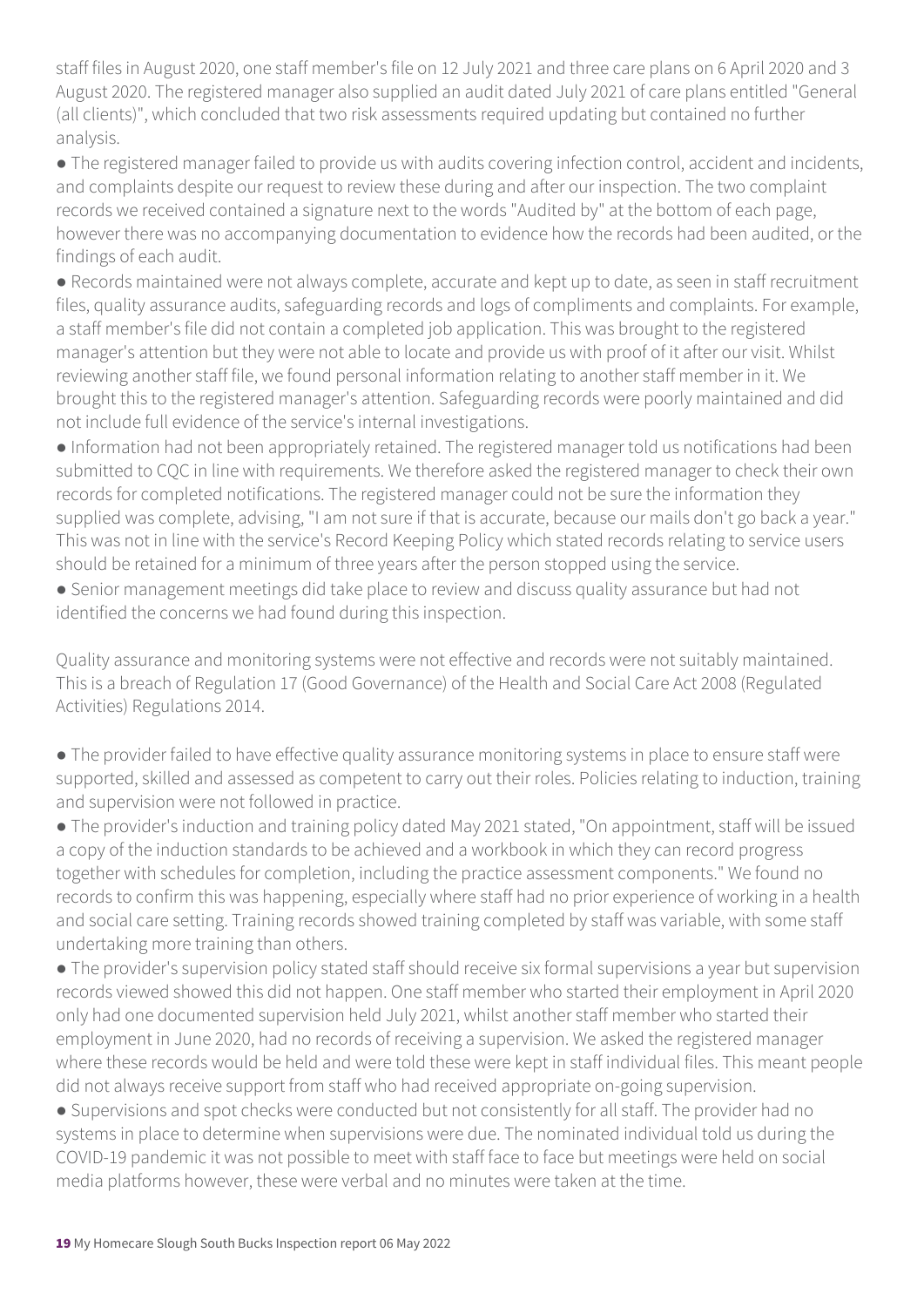The provider was unable to demonstrate they had robust systems in place to make sure staff were effectively supported. This was a breach of Regulation 17 (Good Governance) of the Health and Social Care Act 2008 (Regulated Activities) Regulations 2014.

● The registered manager told us the franchise head office was supportive, providing assistance to ensure policies were up to date, and sharing best practice information and updates. Following our inspection, the registered manager explained the franchise would work with the service to develop an action plan, and the service also planned to seek input from an external auditor.

● The registered manager and nominated individual informed us a lot of the challenges faced related to staff shortages and the impact of the COVID-19 pandemic. In response to this, they had sought and obtained approval from the Home Office to recruit staff and provided us with relevant Home Office letters which confirmed this. The service planned to recruit additional staff for care, administrative and management roles, including a second registered manager post.

Engaging and involving people using the service, the public and staff, fully considering their equality characteristics; Working in partnership with others

● The provider's quality assurance policy stated, "The service seeks the views of its users, relatives and others involved in a person's care through regular meetings and through an annual service users' survey. The survey is confidential with the overall results published and distributed to all service users and others." We asked to view the results of the most recent survey. After our inspection we received three staff and three service user surveys from 2020. No evidence was supplied to confirm how the results had been analysed or shared with staff, people and families.

● We reviewed records for eight people. We found four people had received a quality assurance review in the last six months. Two people had started using the service since November 2021 and therefore their first review had not taken place. For one person we received a quality assurance review for a different person. The review asked people whether they were satisfied with the quality of their care and noted actions taken in response to feedback. One person's review in December 2021 noted they would like to know when staff were coming. At the time of our inspection people did not receive a staff rota of planned care visits.

● Staff told us they attended meetings online. Staff advised meetings had been helpful to receive important updates, access virtual training and receive feedback about what improvements were needed. The registered manager explained a staff meeting had been held in July 2021 to discuss professional boundaries and two staff meetings had been held in February 2022 to update staff about changes to electronic care systems. Records were not kept of these meetings, meaning there were no records to evidence how meetings were used to seek staff feedback and how the provider responded to them.

● We asked the provider to share any additional evidence they felt relevant to demonstrate how they worked effectively in partnership with other organisations. This was not received during or after our inspection.

● The service worked with commissioners to support people receiving care via their local authority or the NHS. Commissioners expressed concerns regarding the responsiveness of the service and shared concerns they had received regarding the quality of care and management of the service. One commissioner advised, "We have experienced some difficulties in obtaining care records to support reviews, repeated requests have had to be made before receiving any paperwork."

The provider did not have fully effective systems to actively seek the views of people, staff and stakeholders. This was a breach of Regulation 17 (Good Governance) of the Health and Social Care Act 2008 (Regulated Activities) Regulations 2014.

● People were supported to access health and social care services. Records confirmed contact was made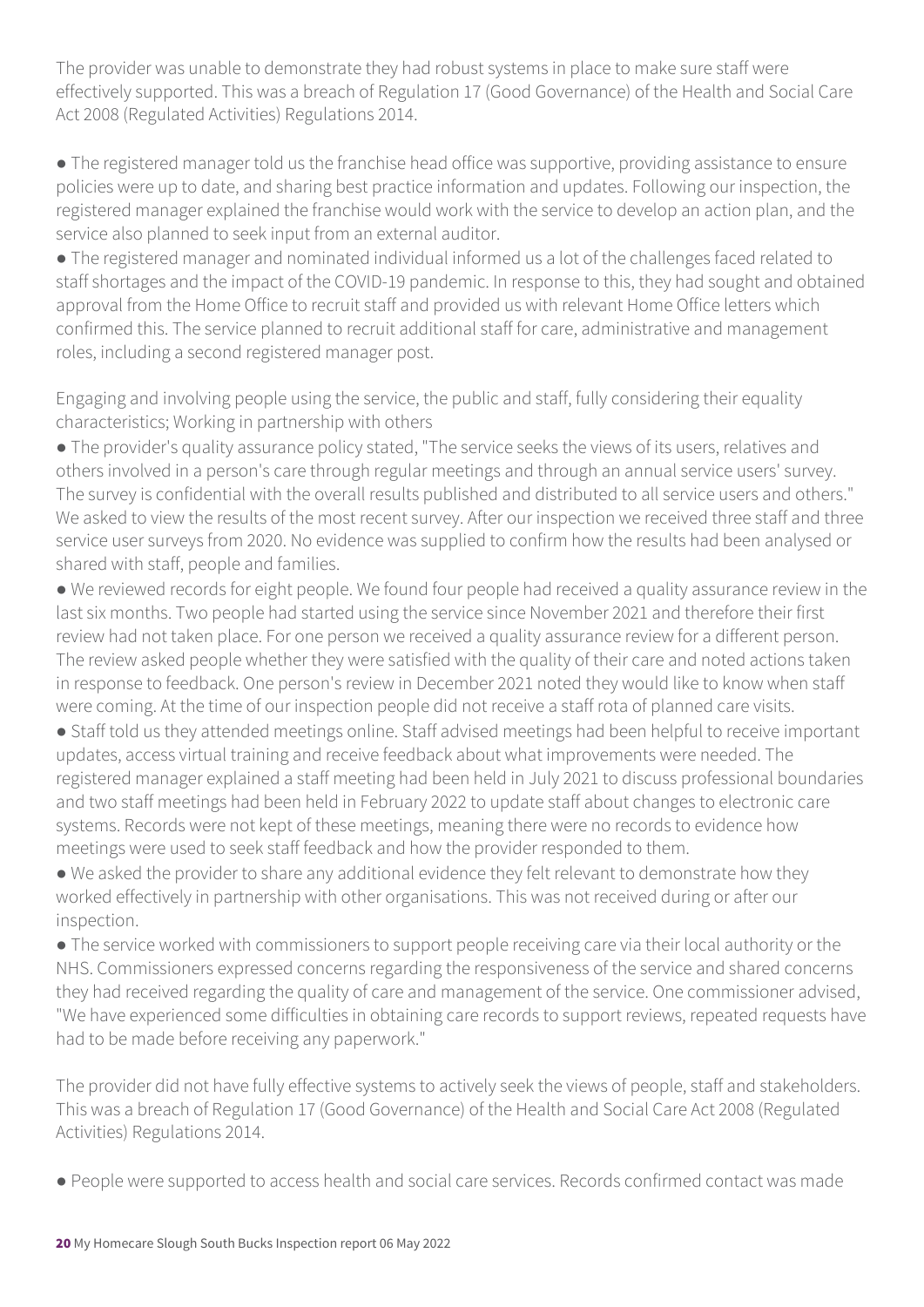with professionals including social workers, occupational therapy, district nurses, GPs, pharmacies and ambulance services. This helped support people to achieve good outcomes. A family member commented, "[Staff name] is very, very good…they identified a bedsore and let us know and treatment was arranged with District Nurse."

Promoting a positive culture that is person-centred, open, inclusive and empowering, which achieves good outcomes for people

● Written language used by staff and management of the service was not always respectful or professional. The registered manager had recorded the outcome of a concern they concluded was unsubstantiated, stating, "The management of My Homecare have resolved to do away with any staff that is not a good team player". There was no evidence daily records had been audited and therefore no evidence of management oversight, where one staff member had stated, "Wife start shouting [at] me. They need servant not carer."

● Minutes of a December 2021 senior manager meeting included "[Five people's names] are all very difficult clients." The minutes described a person with complex needs, noting "[Nominated individual] said that [person's] behaviour was difficult to manage as [person] does not respect the carers if [person] is not in a good mood…[Care coordinator name] said, 'So she's playing up?'. [Nominated individual] confirmed that she believes that [person] is playing up." This language did not demonstrate empathy or respect. The registered manager told us inappropriate language would be challenged.

● Some people and families expressed concern regarding the service management, describing a lack of responsiveness to telephone calls and emails. Some people did not know who was managing the service. People did not receive a staff rota, and told us they would like to know in advance which staff members were coming. A family member explained, "I suppose the only thing I would change is if we were told who was coming each visit so I could tell my husband as he can be a little anxious if a new face appears."

• Some people provided positive feedback regarding the management and quality of the service. One family member advised, "I feel the service is well managed…they have never missed a call." A second family member commented, "The carers are very caring and attend mum with care and due diligence." A third family member explained the management was responsive when improvement was needed, informing us, "[Nominated individual name] has a go at them if they are not doing things right."

● We received positive feedback regarding the service's provision of end of life care, and some people highlighted support they had received to regain more independence. One person told us, "Since I left hospital I have been having physio and I have gone from needing two carers to hoist me to being able to walk on my own... I am very happy with my progress and the help I have had to achieve that by everyone." Another person commented, "I get on very well with the carers, they are kind and very caring, they have really helped me get back on my feet."

● Most staff provided positive feedback regarding the management of the service. A staff member advised, "If anything [comes up], [they] always say door is open for us to come to them and talk." Another staff member commented, "Very good manager…[they] help us and have good communication between us." A third staff member explained the nominated individual was supportive, advising if there was an "urgent problem" the nominated individual promptly calls them to discuss. Whilst most staff feedback was positive, a staff concern was received in relation to staff training and long working hours.

● Staff were generally assigned to particular care "routes", supported by a "route leader" and other senior care staff working in the community. Staff told us there was good team working and effective communication within teams. A staff member advised, "Communication is really good, they are helpful… they are always there to advise you." Staff advised a system of daily handovers helped staff to work collaboratively by providing daily updates about each person they supported."

How the provider understands and acts on the duty of candour, which is their legal responsibility to be open and honest with people when something goes wrong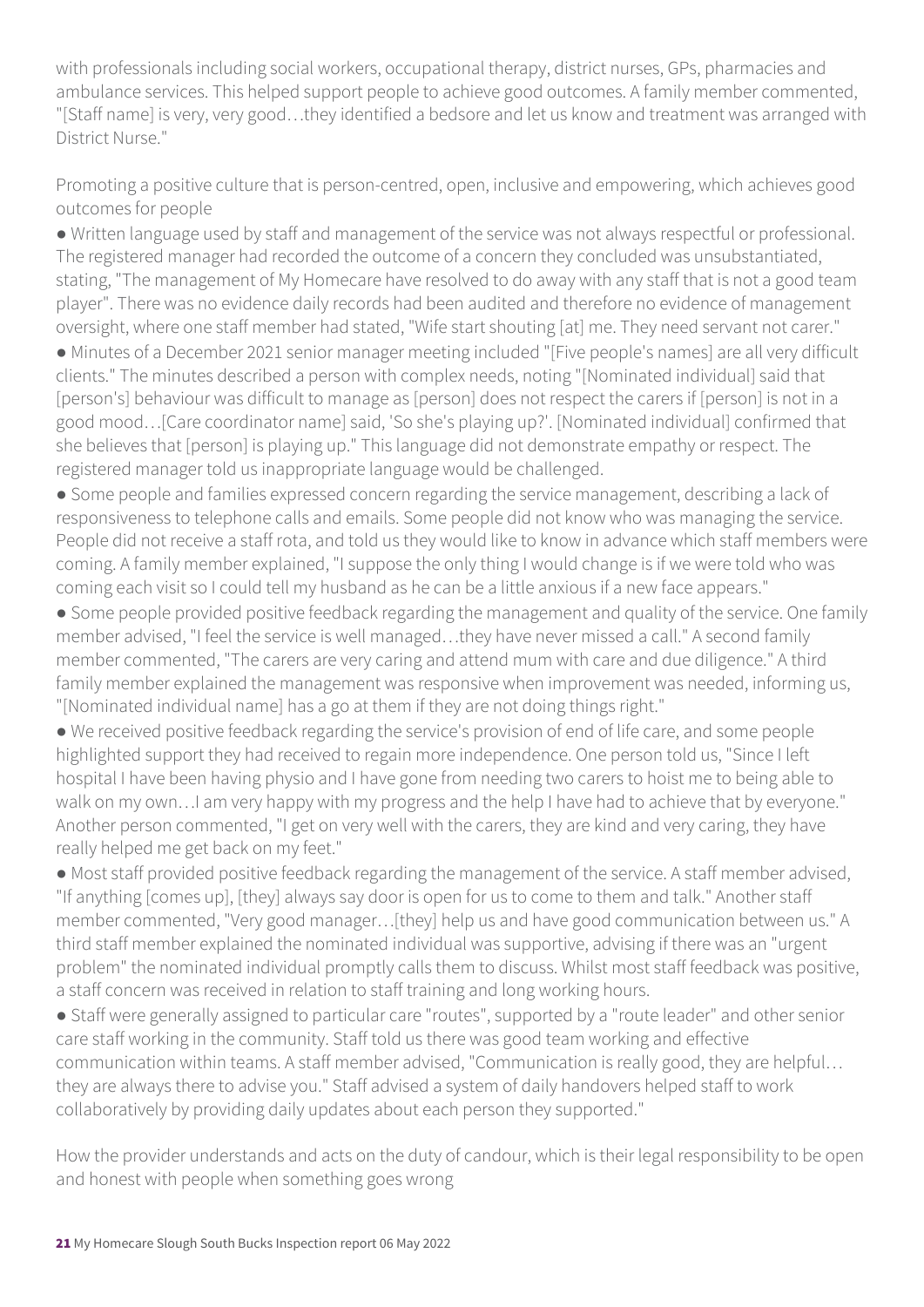● The service had a duty of candour policy in place. At the time of our inspection, no serious accidents had occurred requiring a formal written duty of candour response. Complaint records indicated that people and families had received verbal feedback, but we did not see evidence of written responses to complaints.

● The registered manager told us they understood their responsibilities in relation to the duty of candour, advising, "To report things fairly, be very open and transparent, if incident or accident happened, ideal to report to family, advocate, investigate it and give outcome as well."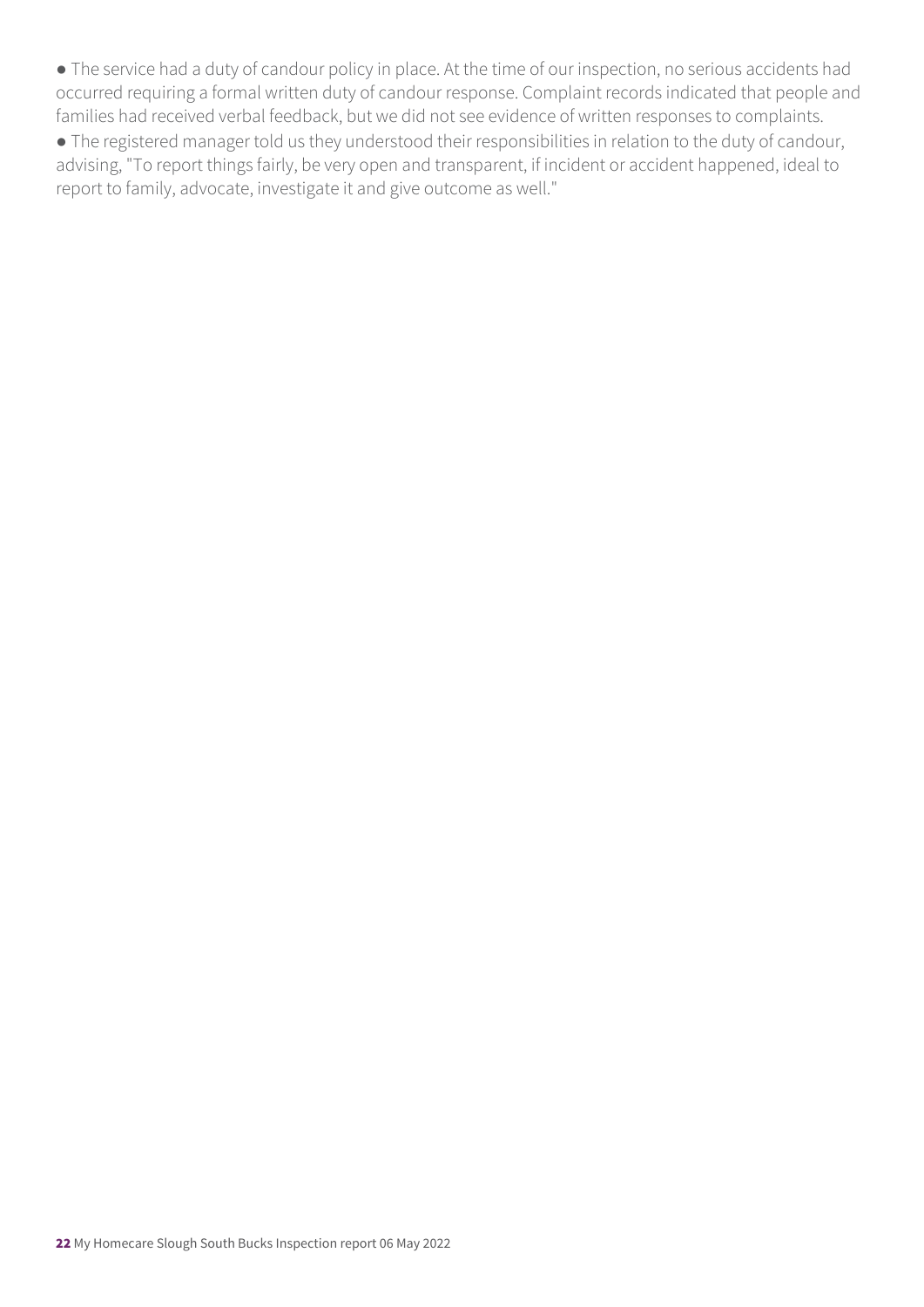#### This section is primarily information for the provider

### Action we have told the provider to take

The table below shows where regulations were not being met and we have asked the provider to send us a report that says what action they are going to take.We will check that this action is taken by the provider.

| <b>Regulated activity</b> | Regulation                                                                                                                                                                                                                                                                                                                                                 |
|---------------------------|------------------------------------------------------------------------------------------------------------------------------------------------------------------------------------------------------------------------------------------------------------------------------------------------------------------------------------------------------------|
| Personal care             | Regulation 18 Registration Regulations 2009<br>Notifications of other incidents                                                                                                                                                                                                                                                                            |
|                           | Effective systems were not operated to identify<br>or report incidents to CQC in accordance with<br>requirements.                                                                                                                                                                                                                                          |
| <b>Regulated activity</b> | Regulation                                                                                                                                                                                                                                                                                                                                                 |
| Personal care             | Regulation 9 HSCA RA Regulations 2014 Person-<br>centred care                                                                                                                                                                                                                                                                                              |
|                           | The assessment, review and delivery of care<br>was not always personalised to people's needs<br>and preferences. The communication needs of<br>people with disability or sensory loss were not<br>always met.                                                                                                                                              |
|                           |                                                                                                                                                                                                                                                                                                                                                            |
| <b>Regulated activity</b> | Regulation                                                                                                                                                                                                                                                                                                                                                 |
| Personal care             | Regulation 12 HSCA RA Regulations 2014 Safe<br>care and treatment                                                                                                                                                                                                                                                                                          |
|                           | Risk assessments were either not present or<br>lacked sufficient detail to help staff understand<br>and respond to risks. Records did not evidence<br>safe medicines administration had consistently<br>taken place. Systems were not operated<br>effectively to ensure appropriate infection<br>control measures in response to the COVID-19<br>pandemic. |
| Regulated activity        | Regulation                                                                                                                                                                                                                                                                                                                                                 |
| Personal care             | Regulation 16 HSCA RA Regulations 2014<br>Receiving and acting on complaints                                                                                                                                                                                                                                                                               |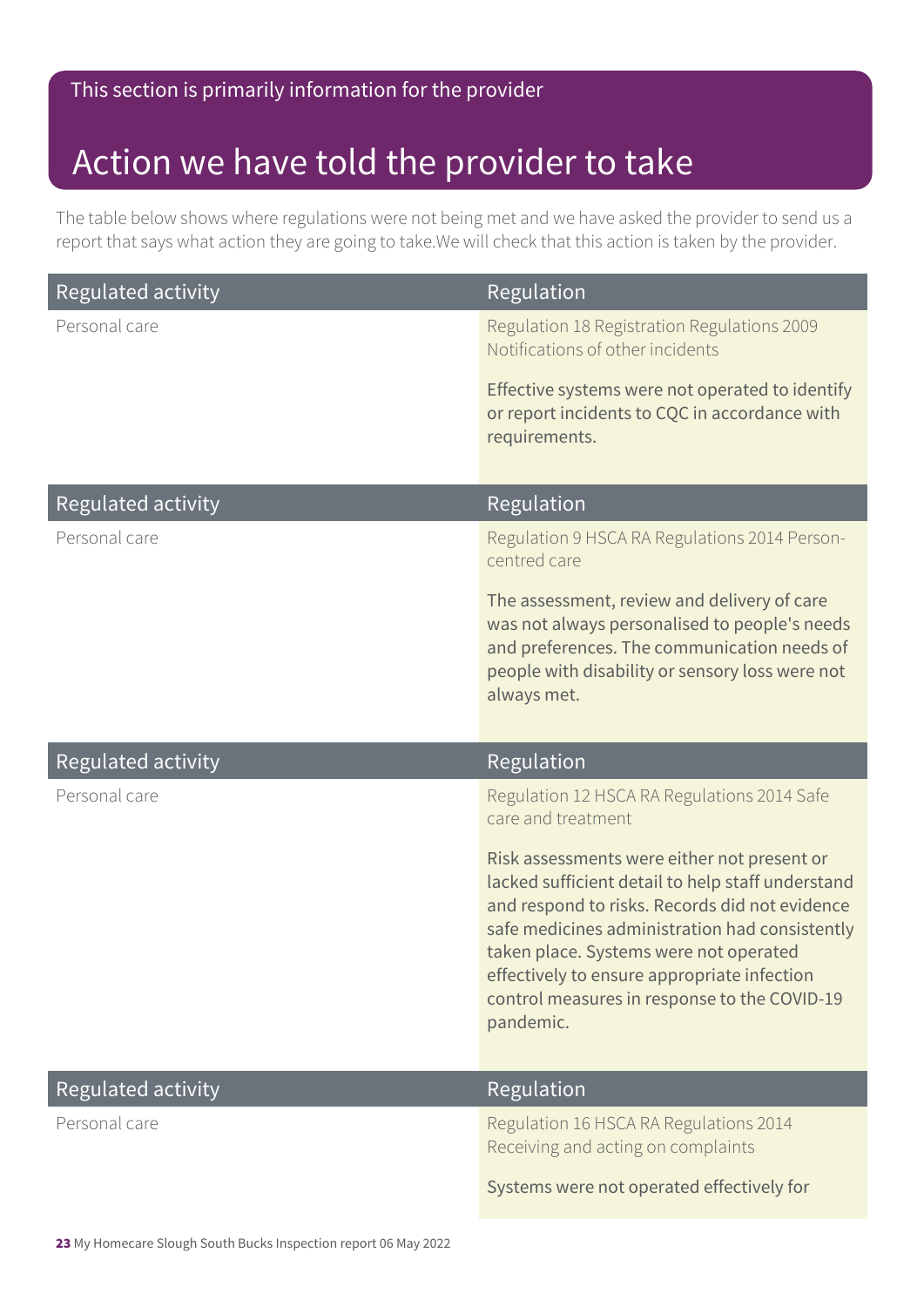identifying, receiving, recording, handling and responding to complaints.

| Regulated activity | Regulation                                                                   |
|--------------------|------------------------------------------------------------------------------|
| Personal care      | Regulation 19 HSCA RA Regulations 2014 Fit and<br>proper persons employed    |
|                    | Systems were not consistently operated for the<br>safe recruitment of staff. |